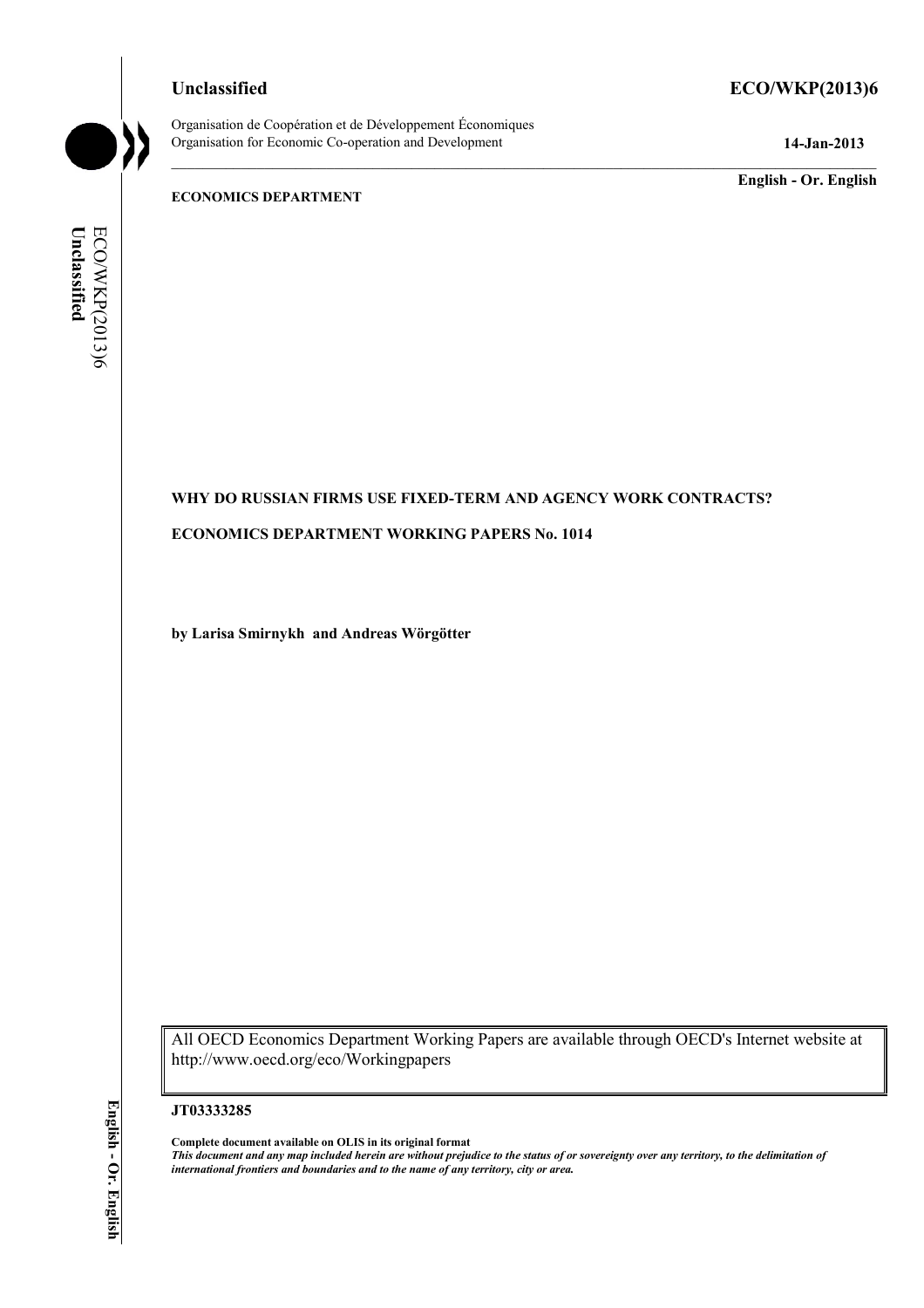## **ABSTRACT/RESUMÉ**

#### **Why do Russian firms use fixed-term and agency work contracts?**

This study looks into the use of fixed term contracts and agency work in Russia during and shortly after the crisis 2009-10 with the help of an enterprise survey. The results of variance analysis show that the use of fixed-term or agency work contracts is not uniform across sectors, size and skill requirements. Probit analysis reveals that the use of fixed term contracts also increases the likelihood of using agency work, but not the other way around. The increase of temporary and agency work contracts increases the turnover on the labour market and contributes to an increase in dualisation, but may also help to prevent a larger increase in unemployment during crisis periods.

*JEL Classification codes*: J41; J21; J63; J23

*Keywords*: labour contracts; employment level; turnover; labour demand; Russia

#### \*\*\*\*\*\*\*\*\*\*\*\*\*\*\*\*\*\*\*\*\*\*\*\*\*\*\*\*\*\*\*\*\*\*\*\*\*\*\*\*\*\*\*\*\*\*\*\*\*\*\*\*\*\*\*\*\*\*\*\*\*\*\*\*\*\*\*\*

## **Pourquoi les entreprises russes utilisent les contrats de travail à durée déterminée et de l'Agence?**

Cet article analyse, sur la base de données individuelles issues d'une enquête auprès des entreprises, les principales caractéristiques de l'utilisation de contrats à durée déterminée et du travail intérimaire en Russie pendant la crise 2009-10 et peu après cette période. Les résultats de l'analyse de la variance montrent que l'utilisation de ces contrats n'est pas uniforme et varie selon les secteurs, la taille de l'entreprise et les compétences requises. L'analyse par Probit révèle que l'utilisation de contrats à durée déterminée augmente également la probabilité de recours au travail intérimaire, mais pas l'inverse. L'augmentation des contrats de travail temporaires et intérimaires augmente la rotation de la main d'œuvre sur le marché du travail et contribue à une augmentation du dualisme, mais elle peut aussi contribuer a contenir la hausse du chômage en période de crise.

*Classification JEL*: J41; J21; J63; J23

*Mots-clés:* contrats de travail ; niveau de l'emploi ; la demande de travail; Russie

#### **© OECD (2012)**

You can copy, download or print OECD content for your own use, and you can include excerpts from OECD publications, databases and multimedia products in your own documents, presentations, blogs, websites and teaching materials, provided that suitable acknowledgment of OECD as source and copyright owner is given. All requests for commercial use and translation rights should be submitted to rights@oecd.org.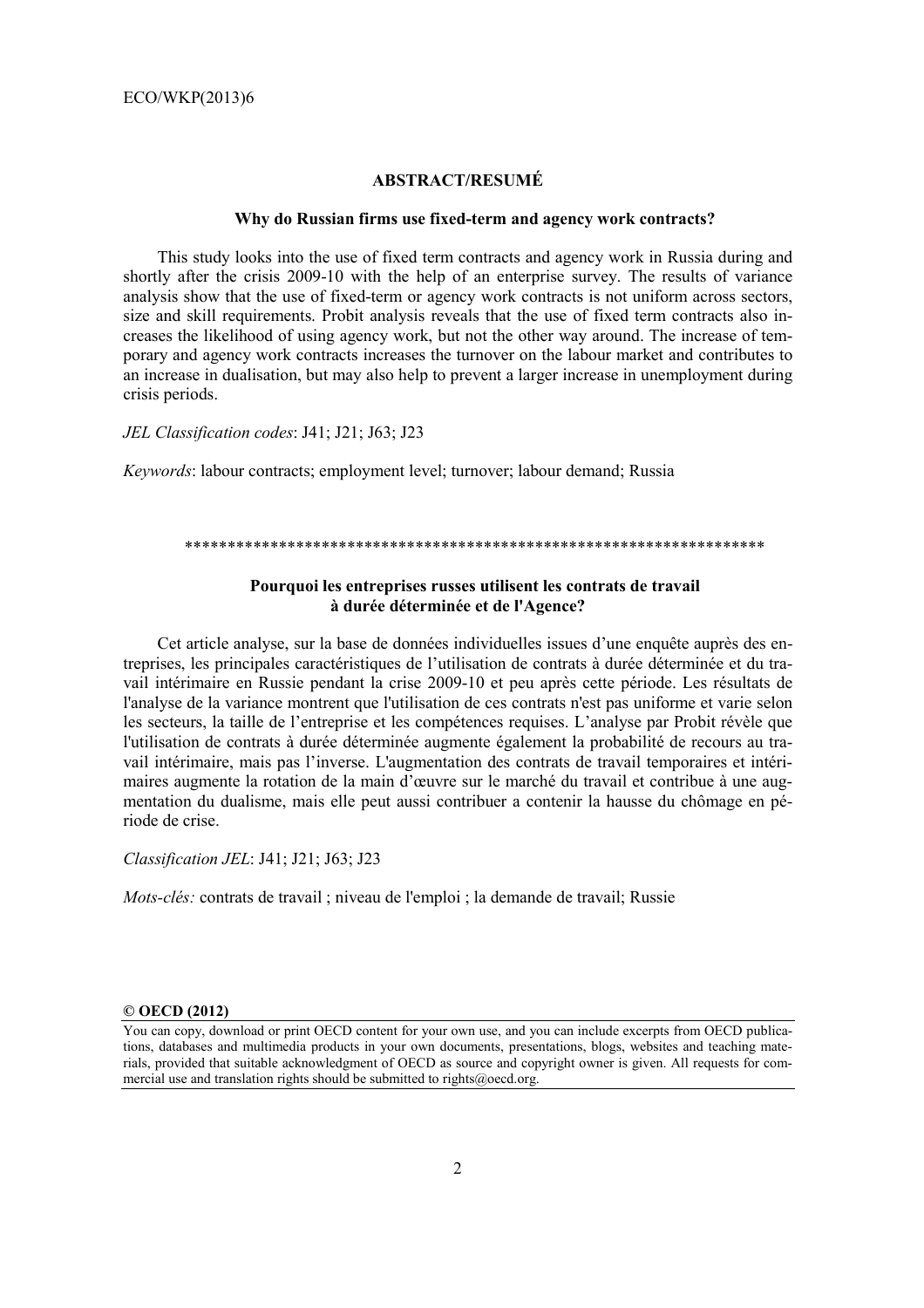# **TABLE OF CONTENTS**

| The differences of the personnel structure of enterprises depending on the contract form15 |    |
|--------------------------------------------------------------------------------------------|----|
|                                                                                            |    |
|                                                                                            |    |
|                                                                                            |    |
|                                                                                            | 27 |
|                                                                                            | 28 |

# **Tables**

| 4. Worker Flows and Employment Dynamic at enterprises with different types of labour |  |
|--------------------------------------------------------------------------------------|--|
|                                                                                      |  |

# **Figures**

1. Share of temporary employment and Employment protection legislation (EPL) .................. 6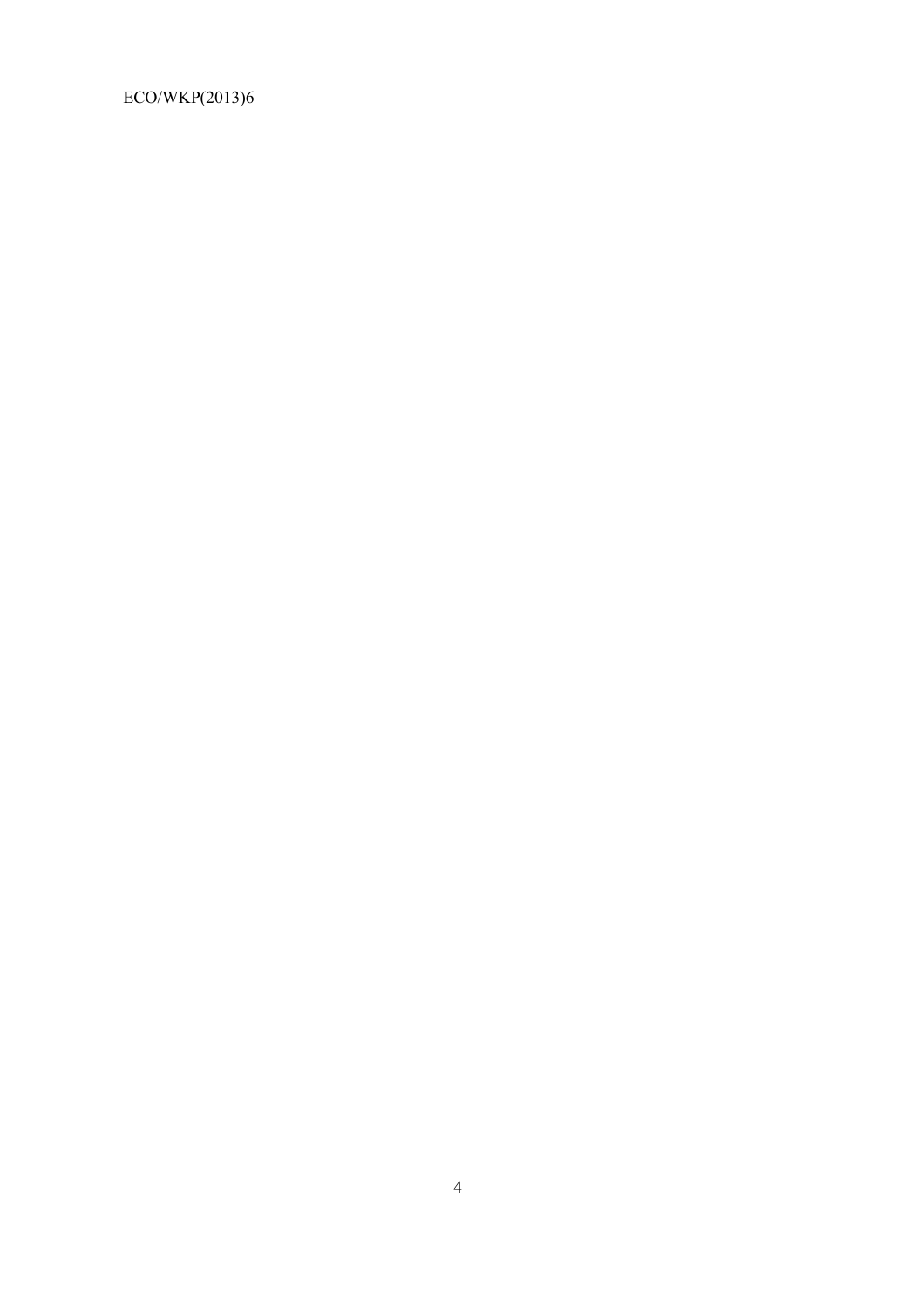# **WHY DO RUSSIAN FIRMS USE FIXED-TERM AND AGENCY WORK CONTRACTS?**<sup>1</sup>

by Larisa Smirnykh<sup>2</sup> and Andreas Wörgötter<sup>3</sup>

#### **Introduction**

l

There is a growing academic literature on the erosion of the standard work contract and the increasing importance of non-standard<sup>4</sup> work contracts (Alda/Bellman, 2003; Brinkmann/Doerre/Roebenack, 2006; Keller/Seifert, 2007; Brehmer/Seifert, 2008; Neubäumer/Tretter, 2008; Kalleberg, 2009; Gensicke/Herzog-Stein/Seifert/Tschersich, 2010; Boeri, 2011).

In the academic literature the term "atypical employment "usually refers to all work contracts, which significantly deviate from the normal work contract (Mückenberger, 1985). Consequently, employment is considered to be atypical if one of the following conditions does not apply: working full time, open-ended contract, fully covered by social security systems, and the identity of the work and employment relationship. (Keller/Seifert, 2007; Destatis, 2008). Typical atypical employment contracts are part-time contracts or labour leasing<sup>5</sup>.

The number of new forms of labour contracts in Russia increases steadily. Nowadays it can be already compared with such European countries as Germany, Greece, Estonia, Lithuania, Poland (Smirnykh, 2010). In other words, non-standard labour contracts are becoming more important for employees and employers on the Russian labour market.

The application of non-standard contracts by enterprises provides more flexibility compared with standard terms of employment, but also increases risks for workers. On the one hand, nonstandard labour contracts allow employers to hire workers at lower costs (there are no costs of job separation) which should support hiring. On the other hand, the application of non-standard contracts by enterprises increases the instability of employment relations and the salary level, which may contribute to income inequality and dualisation as well as the risk of lowering productivity growth because of less investment in human capital by the employer of atypical work.

<sup>1.</sup> Work on this paper was supported by the "The Basic Research Program" at the National Research University Higher School of Economics (HSE) and prepared for the IZA/HSE Workshop "Labor Market Adjustment in the Commonwealth of Independent States, Central Asia and China in the Wake of the Great Recession" on 5-6 October 2012 in Moscow. The responsibility for this paper is strictly with the authors and opinions and assessments are not necessarily shared by affiliated institutions.

<sup>2.</sup> Professor of Economics, Laboratory for Labour Market Studies, National Research University - Higher School of Economics, Moscow. E-mail: lsmirnykh@hse.ru.

<sup>3.</sup> Head of Division, OECD, Economics Department, Paris and Associate Professor, Department of Mathematical Economics, University of Technology, Vienna. E-mail: andreas.woergoetter@oecd.org.

<sup>4.</sup> In this paper we use the terms non-standard work contracts and atypical employment for temporary and agency work contracts.

<sup>5.</sup> We use this term also for agency work. In such cases the worker is employed by an agency and works for a company, which has a contract with this agency.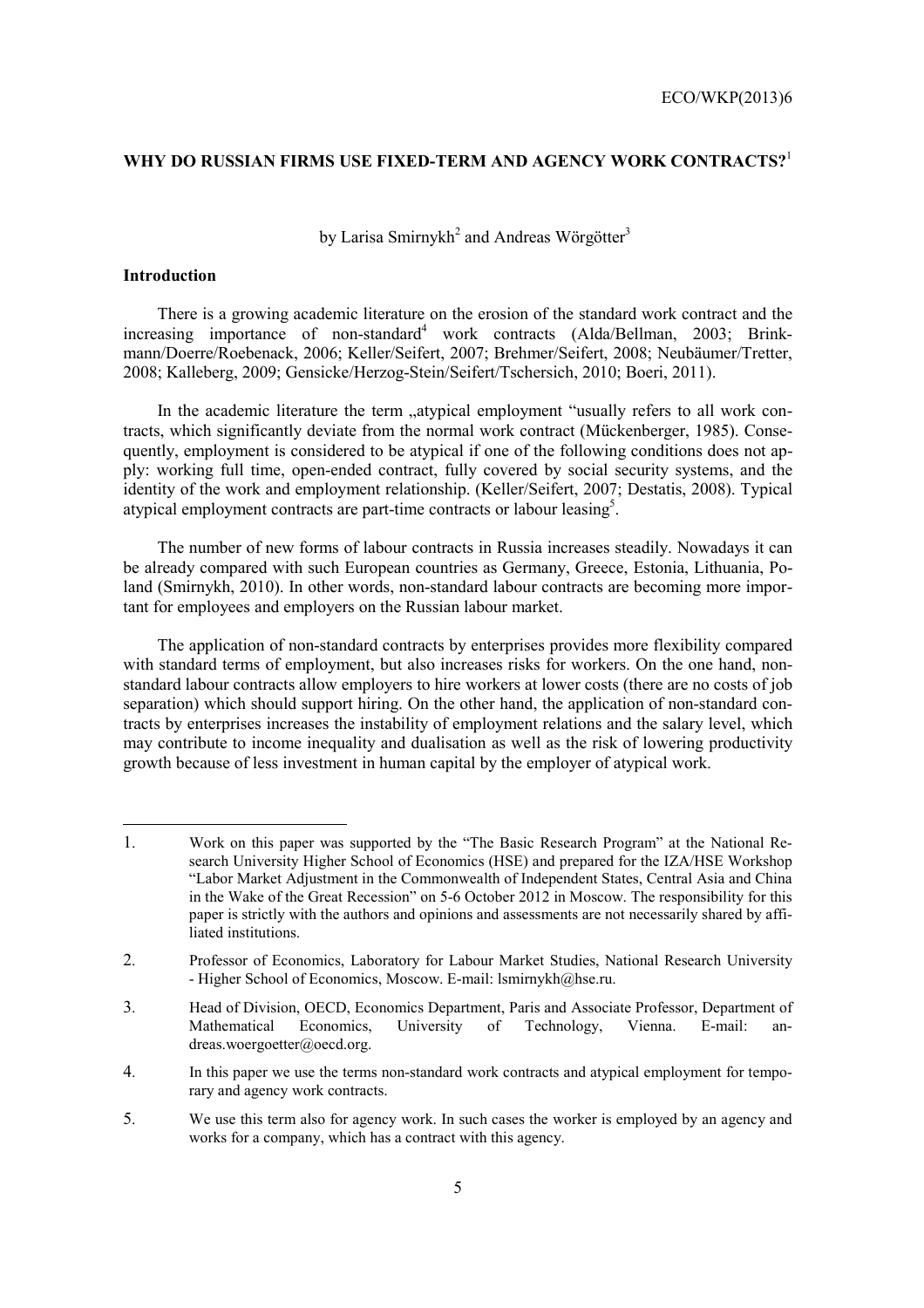Most studies investigate the consequences of non-standard labour contracts for workers in particular and the society in general (Boockmann/Hagen, 2006; Kvasnicka, 2008; Autor/Houseman, 2010; Karabchuk, 2012; Jahn, 2010; Jahn/Riphahn/Schnabel, 2012).

Only a few studies look into the motivation behind the employers' demand for temporary contracts and labour leasing (Houseman 2001; Hagen/Boockmann, 2002; Booth/Dolado/Frank, 2002; Pfeifer, 2005; Portugal/Varejao, 2009; Jahn/Bentzen, 2010). Usually enterprises prefer to employ staff on the basis of fixed-term labour contracts than to use open–end contracts for meeting short-term workloads. Thus, the process of recruiting workers can proceed differently at enterprises using non-standard labour contracts compared with those which do not use such contracts, because of a wider range of choices. It can be observed that the share of temporary work contracts is higher in countries, with a more strict employment protection legislation (Figure 1). On one side is the US with its light employment protection and a low share of temporary work contracts and on the other side we find Spain with a high share of temporary workers and very strict employment protection.



**Figure 1: Share of temporary employment and Employment protection legislation (EPL)** 

*Source*: OECD.

In the literature, several reasons have been identified that may render atypical employment profitable. If costs alone would be the only determinant of the choice of the type of labour contract used, then there would be only one or the other, but not standard and non-standard work contracts co-existing. If there are cost-advantages of non-standard work contracts (like the absence of job-termination costs), then companies would employ workers only on the basis of nonstandard work contracts (Pfarr *et al*., 2004). There must also be other considerations, because we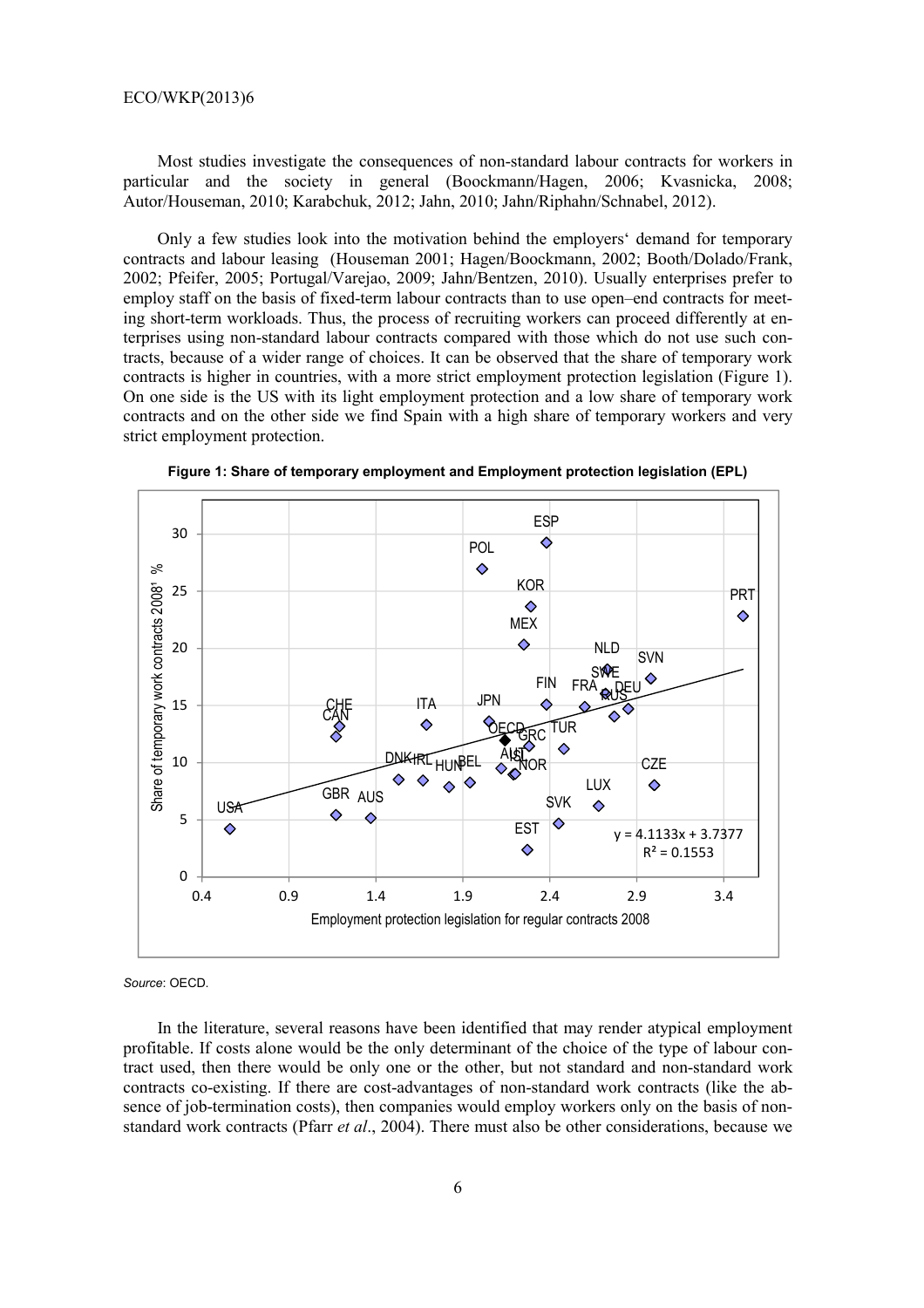observe both standard and non-standard work contracts, although with varying proportions. Therefore it could be that uncertainty could also play a role (Abraham, 1988; Milner/Pinker, 2001). If companies employ a highly specialised labour force and mainly work for volatile foreign and highly profitable demand then it could be that the availability of workers is more important than their costs. It is the interaction of employment protection legislation, the amount of internal (hours and wages) flexibility and the importance of firm specific human capital, which shapes the attractiveness of non-standard work contracts for employers.

In Germany for instance, employment protection legislation is strict, internal flexibility is high and firm specific human capital is important (Hüfner, Klein, Wörgötter, 2012). External flexibility measures therefore mainly take place in form of non-standard work contracts. In Turkey on the other hand, with similarly strict employment protection legislation, external flexibility mainly takes place by movement in and out of informality (Gönenç, 2012). This paper wants to shed some light on where Russia stands in this respect, also because traditional forms of crisis management, like the accumulation of wage arrears is became less acceptable in the recent crisis compared with the banking crisis of the late nineties (OECD, 2009).

Firms can use atypical employment to adjust more efficiently to temporary demand fluctuations (1). If employers are uncertain about whether a rise in demand is temporary or permanent, they will be reluctant to increase the number of regular workers, relying instead on atypical workers until the economic outlook becomes more certain. By employing atypical work, firms may insulate their regular workforce from changing demand conditions (2). This insulation may help firms to reduce firing costs and profit from the availability of firm-specific human capital. It may also be used to obtain wage and work rule concessions from regular workers in exchange for greater employment security (Hüfner, 2012 for Germany). Atypical work may be used in case of temporary absences of regular employees due to illness, holidays or child care leave (3). Firms may use flexible working contracts to screen prospective regular employees (4). The use of atypical workers can be cost-effective for small and medium sized firms (5). They can hire the atypical workers for specific tasks without hiring permanent workers (6).The existence of specialised TWA workers may make it cost-effective for small- or medium-sized firms to hire atypical workers for particular tasks instead of hiring regular workers. Employers may be forced to use secondary workers if they are not able to fill vacancies at prevailing wages (7). Using atypical workers instead of permanent employees may be advantageous for firms in order to avoid paying social security contributions (8). The following empirical analysis will focus on the some of these factors.

The uncertainty about the company's final market demand generates also an uncertainty about the demand for labour, which can be met with more flexibility on the company level and a dualisation of the internal labour market in the company: demand shocks are absorbed by marginal workers in order to avoid laying off the core labour force. For this approach to make sense it is necessary to be able to differentiate the labour contract according to the nature of the human capital of the worker. Workers with very firm-specific human capital are very costly to replace, while for workers with transferable human capital it may not be advantageous to stick with one employer.

A second source of uncertainty is the limited information available ex-ante about the productivity of the worker. The employer can find out more during the probation period, but the usual restriction on the length of the probation period may not be appropriate in all cases. An example is the recruitment of university professors, which is preceded by a limited series of renewable fixed term contracts. Therefore an employer might prefer fixed term contracts in order to gain a full picture about the productivity potential of a worker. In case the true productivity of the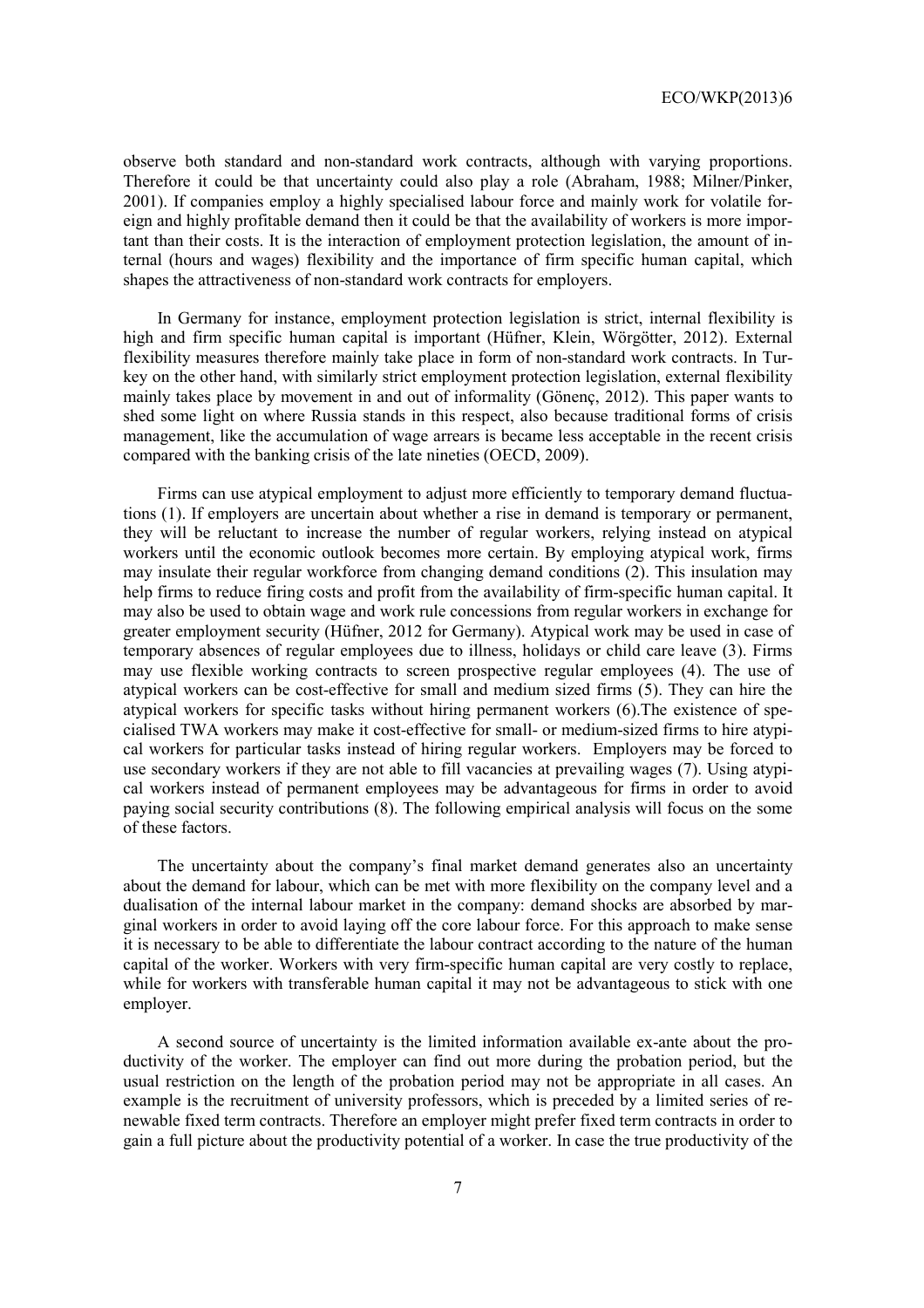worker reflects the expectations of the employer and if there is no undue wage differentiation the worker might not refuse a non-standard labour contract if it is an entry ticket for a standard labour contract with sufficient probability. This way the matching fit can be increased and layoffs because of recruiting mistakes can be avoided.

Finally there is some fluctuation of the internal labour supply because of sickness, maternity leaves and other unforeseen absences. In these cases the replacement by temporary work contracts or agency workers is preferable, because it avoids excess fluctuations of the labour force. For the hired worker with a non-standard labour contract there is also an advantage, as long as there is transparency about the non-availability of a standard labour contract.

Under ideal framework regulations (allowing for enough flexibility to respond to external shocks as well as preserving incentives to accumulate productivity increasing firm-specific human capital) workers with a non-standard labour contracts are young (before entering their first standard labour contract, do not cheat about their true productivity or have a high share of general education.

This study investigates factors which increase the probability for a company to use nonstandard work contracts and to employ workers on such contracts. Statistical and econometric methods used to identify such factors are variance analysis and probit and tobit regressions.

Main Questions to be answered are:

- Whether enterprises' benefits from the utilization of non-standard labour contracts are different for small and large-scale enterprises and differ for branches and sectors of the economy
- Whether the employment level at enterprises, using non-standard labour contracts comparing it with enterprises which do not use such labour contracts increases or decreases. The answer for this question is interesting in particular for the crisis period of 2008-09, when the threat of employment termination and unemployment increased.

The paper is organised in five sections. The first section provides a short survey of the literature and derives the main hypotheses which we expect to test empirically. The second section describes the data and methodology. The third describes the evolution of non-standard work contracts in Russia. The fourth section presents the results of the empirical analysis. The fifth section provides an analysis of the impact of non-standard labour contracts on the rates of recruiting, dismissal and employment. The main findings are summarised in the conclusions section.

#### **Theory and Hypotheses**

Employment adjustments can occur in different ways. Firms have several options to react to demand-induced output fluctuation (Pfeifer, 2005). They can use either internal or (and) external forms of flexibility. Firms will normally make use of more than one instrument of adjustment. Each form can be subdivided into functional and numerical flexibility. Instruments of internal labour supply flexibility comprise working time flexibility (overtime, short-time work, flexible work schedules). Instruments of external labour supply flexibility contain employment adjustments (layoffs, hiring, fixed-term contracts). Functional instruments of internal flexibility (inhouse transfers of employees, training and life-long learning) can help to adjust output to shocks or implement strategic restructuring measures without adjusting labour supply.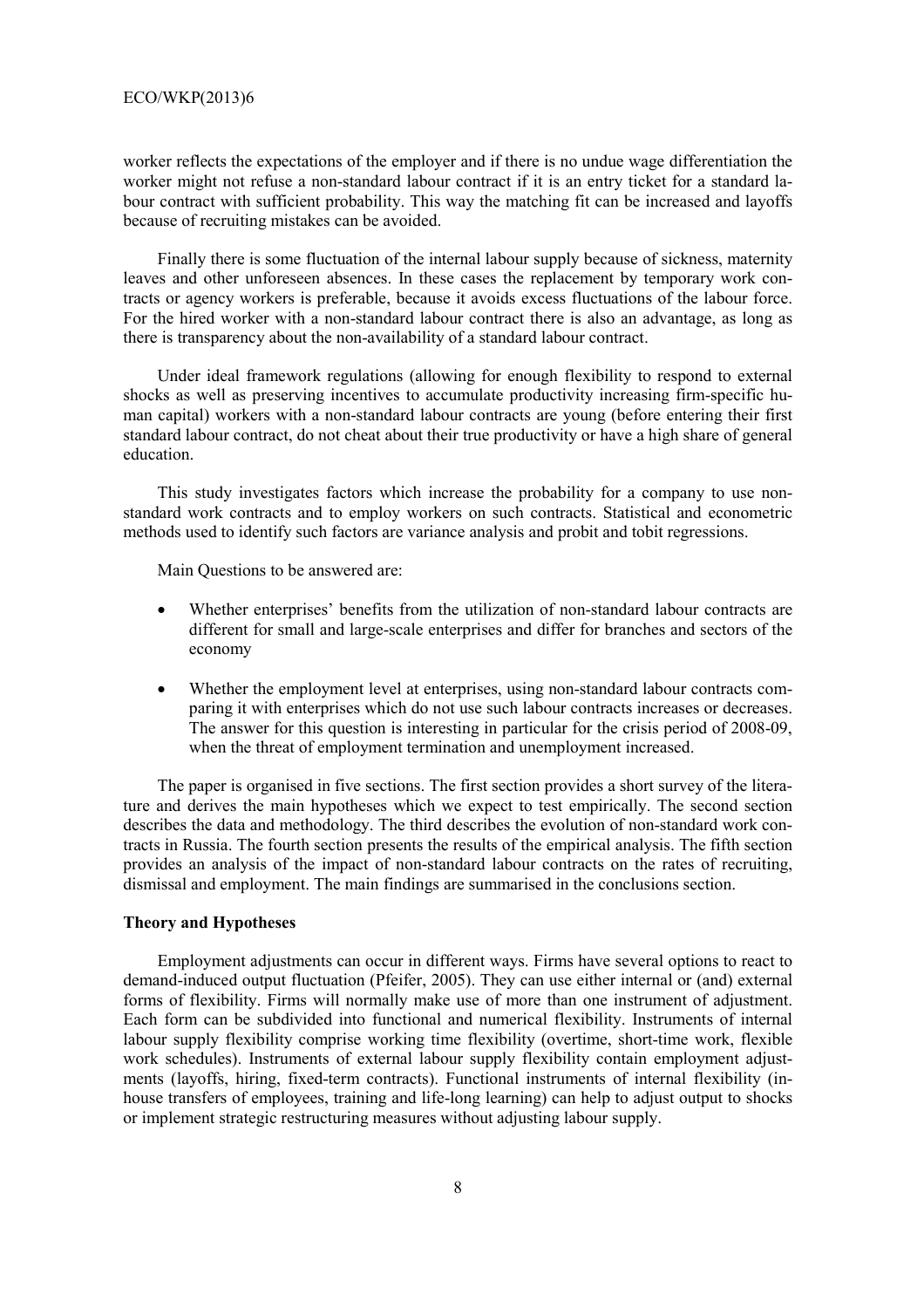#### *A literature survey on non-standard work contracts*

The need for firms to react flexibly on demand fluctuations is discussed since long time (Brodsky, 1994). Companies facing large job-separation and hiring costs and a labour force with a significant share of company specific human capital prefer internal flexibility over external flexibility (Bellmann and Alda, 2004). Instruments used in this respect are functional flexibility, hours flexibility and wage flexibility. However, such forms of flexibility are limited. Wages and hours can vary only within the restrictions set by law and collective agreements, as well as technology specific aspects, which determine the fixed costs of a workplace. Therefore it is not surprising that employers use also external flexibility in the form of fixed term contracts to adjust to demand shocks (Hagen, 2003).

Once the possibilities of internal and functional flexibility are exhausted external flexibility measures (layoffs or hiring new employees) must be applied (Capelli and Neumark, 2001). Usually all forms of hours flexibility are exploited before agency work is used (Bellmann, 2012). Laying off workers is associated with potentially hard to predict separation costs, especially if the job separation involves court proceedings. Temporary contracts and agency work come together with smaller adjustment costs than open-ended (standard) work contracts. According to probit estimates demand fluctuations and employment protection legislation for standard work contracts are a significant factor influencing the demand for non-standard work contracts (Hagen and Bockmann, 2002).

#### *Hypotheses about the demand for non-standard labour contracts*

The following hypotheses (motivated by the theoretical literature) are the basis for the specification of the probit estimates in the subsequent section:

The Russian Labour Code differentiates a lot between regular and temporary work contracts (OECD, 2011). While the regular contract is more protected than in any OECD country except Portugal temporary contracts are much less protected than on average in OECD countries. This is mainly because of a notice period and severance pay obligation of two months, independent of the tenure of the contract in case of job separation of a regular contract. Both regulations are absent for temporary work contracts. This makes a regular contract (possibly much) more expensive than a temporary work contract in the case of filling a vacancy for a predictable time period.

- 1. Companies use non-standard work contracts for external flexibility in case of demand shocks. They prefer temporary contracts and agency work contracts to avoid the relatively high job-separation costs, which are coming together with hiring workers on open-ended contracts for temporary labour demand needs.
- 2. Companies prefer internal flexibility over external flexibility. They use external flexibility measures only once internal measures are exhausted. Therefore they use less external flexibility if there is more scope for internal flexibility.

Relative cost advantages play a role for determining the structure of the employed labour force. However, the relative wage costs of labour hired with standard or non-standard contracts is not clear. On one side, the theory of compensating wage differentials (Reference) predicts that non-standard contracts are more expensive, because they have to compensate the lower security and job-protection on such jobs. On the other side, workers employed with non-standard contracts are usually less well organized and have less bargaining power, resulting in lower wages and fewer fringe benefits. Empirical studies find more evidence for a negative wage differential for workers employed with a non-standard contract (Booth, Francesconi and Frank (2002);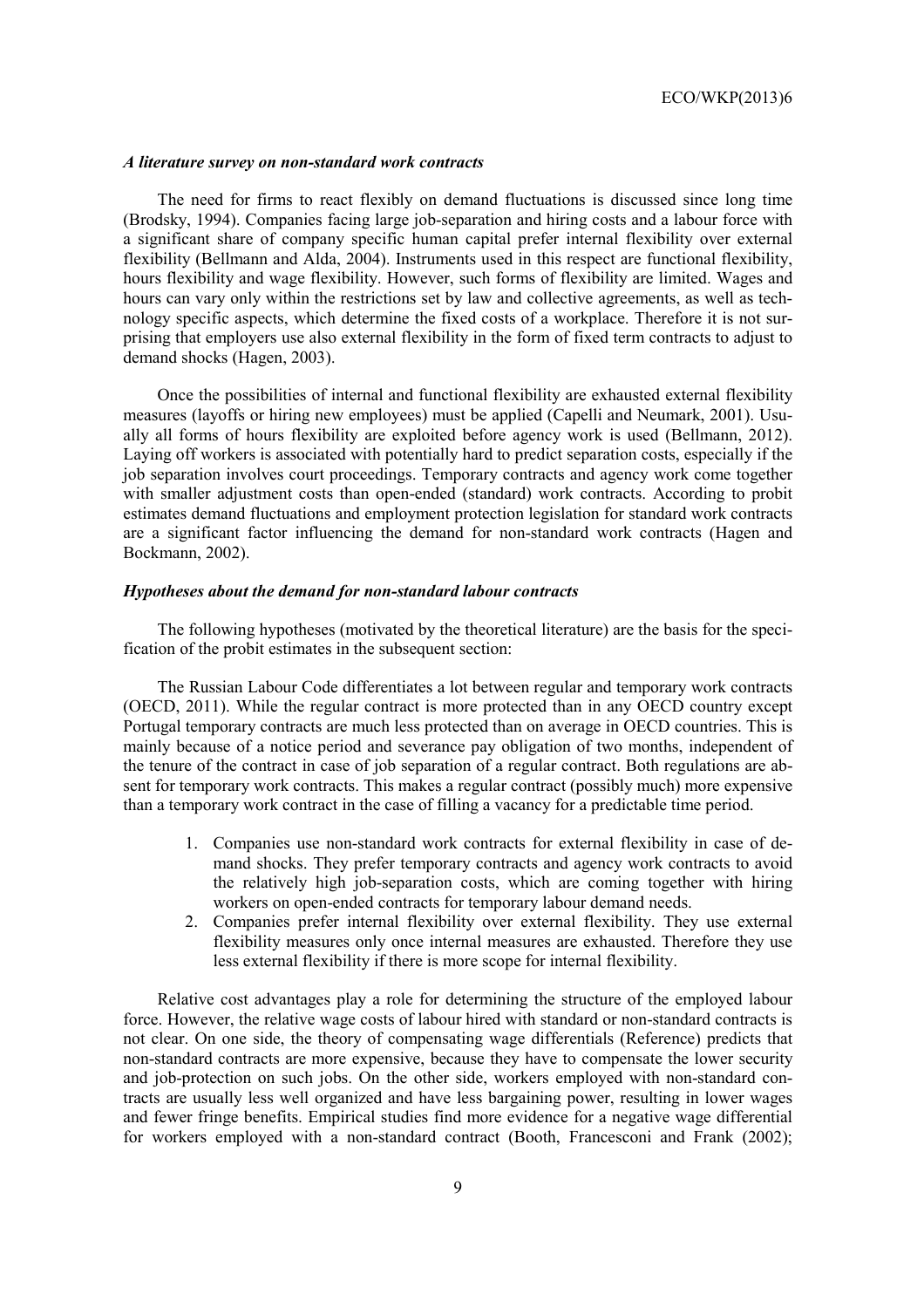Houseman, 2001; Hagen, 2002; Kwasnicka und Werwatz, 2002, 2003). A wage cost advantage of non-standard work contracts has however to be balanced against the advantages of higher efficiency wages paid for standard wage contracts, which reduce control costs and increase compliance and efforts of the worker. Wage differentials could also be overcompensated by productivity differentials due to missing firm-specific human capital or the lack of commitment. Substitution of standard work contracts through non-standard work contracts is more likely for low productivity workplaces, for which effort and human capital play a less important role and control costs are usually low.

- 3. Companies demand non-standard work contracts if this reduces overall labour costs.
- 4. The demand for non-standard work contracts falls with rising firms specific human capital requirements.
- 5. The lower is the human capital of workers on standard contracts, the higher is the probability that they are replaced by workers with (cheaper) non-standard contracts.

Another explanation for the demand for non-standard work contracts is provided by the existence of an internal, dual labour market in the company (Atkinson, 1987; Kalleberg, 2001; Cappelli/Neumark, 2004). A dual labour market develops because of uncertainty about the demand for the output of the firm. For a profit-maximising company it is preferable to shelter its core workforce with standard contracts from hiring and firing fluctuations and absorb the fluctuations of its labour demand due to fluctuating demand for its output with a marginal labour force employed on non-standard work contracts. Non-standard labour contracts then act as a buffer (Booth/Francesconi/Frank, 2002).

The efficiency wage hypothesis has a different explanation for non-standard contracts: For workplaces and functions with difficult and costly monitoring a core work force with high wages and stable employment relationships develops, while for activities which can be easily monitored workers are employed with (cheaper) non-standard work contracts. (Saint-Paul, 1991, 1996).

Trade unions mainly have members belonging to the core workforce, which further supports the existence of an internal dual labour market as long as this does not erode the sustainability of the core work force because of substitution through the marginal work force working on nonstandard contracts. This also explains why the local trade union in the company usually accept such initiatives from the management, although the central trade union opposes them in principle (Atkinson, 1987). In Germany the probability of non-standard contracts increases with the existence of a collective agreement (Keiser and Pfeiffer, 2000). The ambivalent influence of labour councils is also confirmed in empirical studies for Germany (Boockmann and Hagen, 2003; Dull and Ellguth, 1999).

6. Trade unions support the emergence of a stable core work force and are therefore not against an internal dual labour market with a marginal labour force employed on non-standard contracts as long as this does not threaten the existence of the core workforce.

Technological change and accompanying innovations have an influence on the structure of the workforce. On one side such innovations can simplify work and downgrade skill requirements (cashiers at the supermarket do not need to be able to count any more as a consequence of de-skilling technological change coming together with the bar-code technology). On the other side innovations can also require higher qualifications (skill-biased technological change), for instance computer and internet literacy. If technical progress is weakening the position of unskilled workers in the firm then there might be pressure to accept switching to non-standard con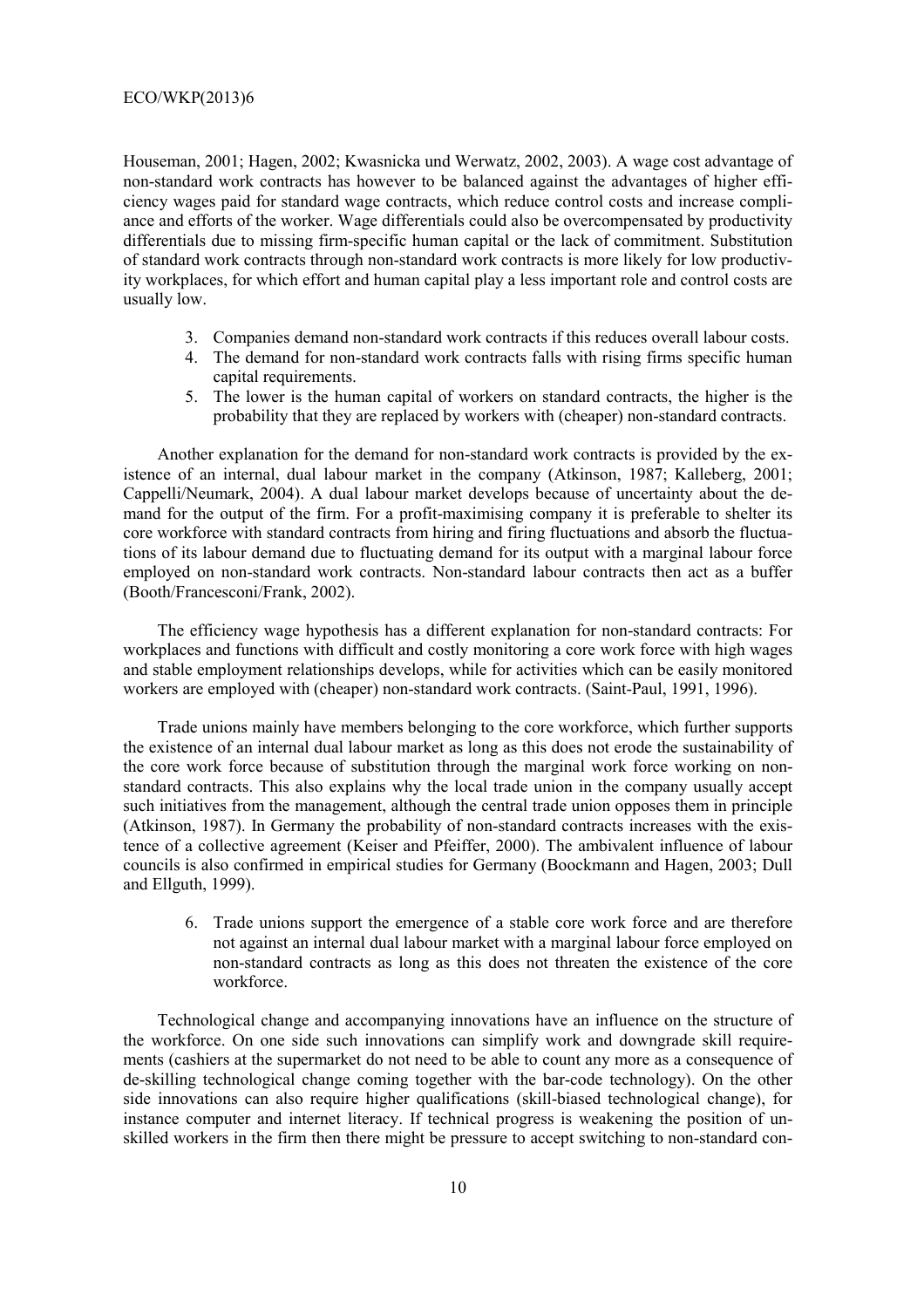tracts. Skill-biased innovations make monitoring more difficult and thereby favour the core work force and increase the scope for employing a marginal workforce on non-standard contracts.

7. Innovative firms employ are more likely to develop a dual labour market and use non-standard contracts in order to employ more workers on non-standard contracts.

Also the geographical location of a company plays a role (Abraham and Taylor, 1996). Companies in urban areas are more likely to use non-standard labour contracts mainly because the supply of such workers is higher and costs are lower.

8. Companies in urban areas are more likely to employ workers on non-standard labour contracts.

Some authors show that being assigned to a non-standard contract has a causal effect on the probability of finding a permanent match (Ichino et al., 2008, and Booth et al., 2002). According to this view non-standard work contracts are good screening devices and stepping stones into permanent jobs and therefore increase productivity.

Uncertainty about the productivity of a worker is also a motivation for non-standard work contracts. The choice of the right workforce is complicated by the principal-agent information asymmetries (Ichino and Muehlheusser, 2004). Finding the right applicant for a post can also make use of probation periods. However these can be limited by labour regulations, as for instance in Russia, where the length of the probation period is limited to 6 months (Labor Code of RF, 2012). In such cases non-standard labour contracts could act as a circumvention of restrictions of the length of the probation period. This issue could be more important for workforces and employers with high human capital requirements (Loh, 1994).

The strength of this argument depends however on the differentiation of separation costs between temporary and open ended (standard) contracts. Recent labour market reforms go in both directions. In continental Europe many countries relaxed the rules about the use of non-standard contracts with the aim of reducing adjustment costs for firms facing strict EPL for standard openended contracts (Cappellari *et al.*, 2011). On the other hand, recent labour market reforms in Austria, for instance, have transformed the severance pay scheme (which contributes importantly to EPL in most labour regulation systems) into a compulsory savings scheme, thereby reducing disincentives of job separations both for the employer and the employee (OECD, 2004; Box 2.2).

Strict EPL raises the cost of employing workers and reduces labour demand (Lazear, 1990; Cappellari *et al.*, 2011). Increase in EPL may induce a negative effect on productivity: reduces workers effort (Ichino and Riphahn, 2005; Riphahn and Engellandt, 2005; Dolado *et al.*, 2012); reduces the undertaking of highly productive but risky activities (Bartelsman and Hinloopen, 2005). According to this view temporary contracts are good screening devices and stepping stones into permanent jobs and therefore increase productivity.

9. Companies use non-standard work contracts as an extension of probation periods.

Another reason for demanding non-standard work contracts is the need to replace unforeseen absence of members of the core workforce due to for example sickness or maternity leave (Abraham, 1988). In such cases it does not seem to be reasonable to hire a worker on a standard, open-ended contract, because the return of the absent worker would make a costly job termination process for one or the other necessary. Hagen und Boockmann (2002) find that temporary work is used to replace absence because of (longer and predictable) maternity leave, while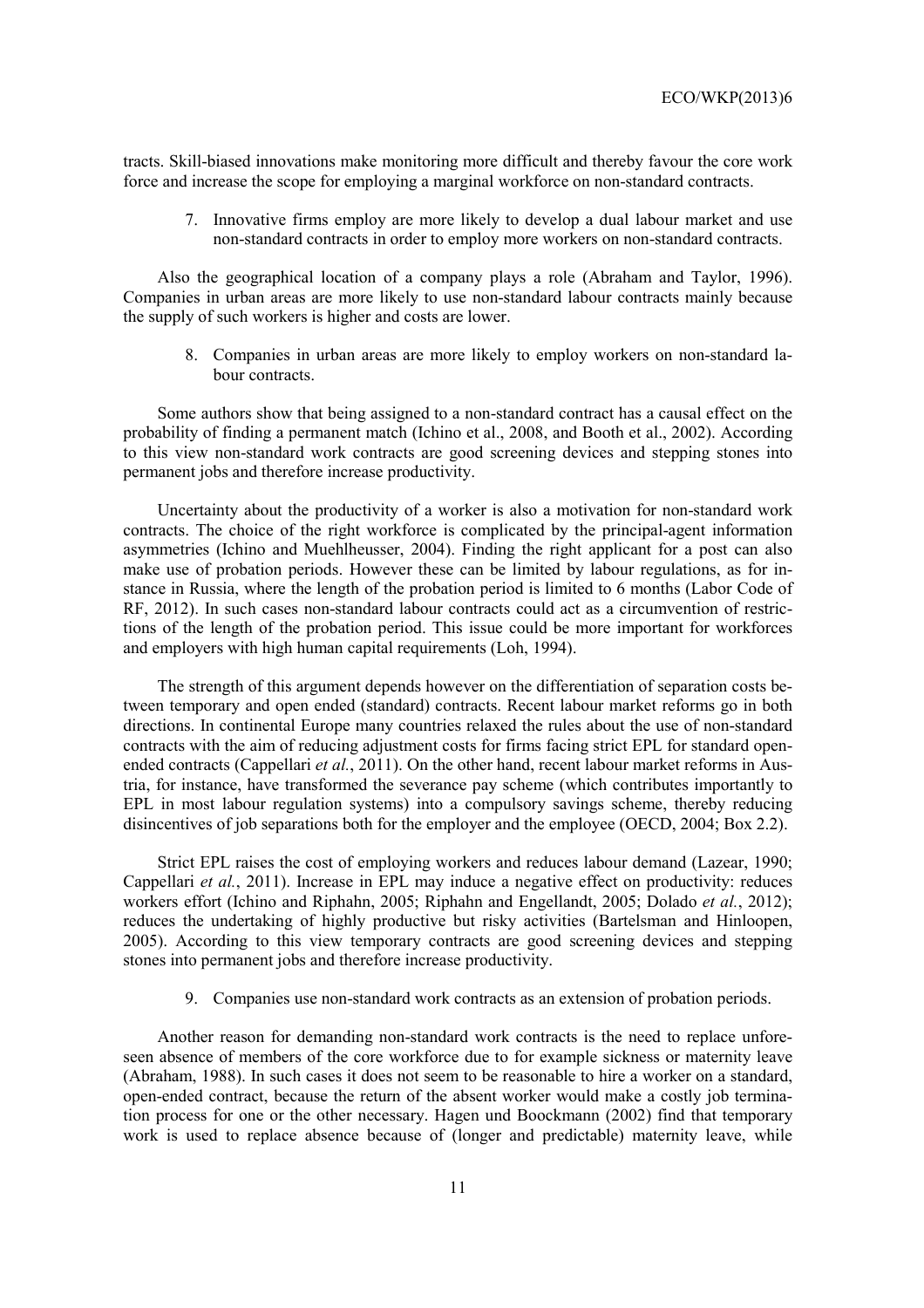agency work is usually replacing absence due to sick leave, which is less long but also less predictable.

Several studies (Stephan, 1991; Schnabel and Stephan, 1993; Stephan, 1994; Barmby *et al.*, 1995; Barmby and Stephan, 2000) confirm that besides the size of the labour force also the share of women contributes to an increase of absence. On the contrary, absence rates decline with the share of white collar workers and the level of education.

10. The higher is the share of women in a company, the higher is the likelihood of absence from work. Consequently, companies are more likely to use temporary work to deal with such issues.

#### **Data and methodology**

Data used for the present study were obtained in the course of a Survey of Russian Enterprises  $(RES)^6$  in 2010. The sample included 1 010 enterprises of six branches of the economy with more than 50 employees'. Those branches of the economy include mining, manufacturing, construction, transport and communication, trade and finances. The data base obtained includes both the current (2010) and retrospective (2009) information covering enterprises' main characteristics, which are subdivided into four groups. The first group includes factors characterizing the employment structure, including gender and age and its demographic composition. The second includes factors showing enterprises' strategic behaviour (innovations and investments, organizational characteristics), their personnel policy (recruiting and dismissal share, vacancies, employees training, and employees leave without payment, part time employment, and reduction of wages). The third group includes factors of enterprise characteristics (enterprise age, ownership status, its size, industrial sector and the region of its location). And finally, the fourth group includes factors of enterprise's external appraisal of present economic and institutional situation (changes in the course of time, labour legislation appraisal, assessments of factors creating obstacles and threats for enterprise activity).

This paper analyses two types of non-standard labour contracts, which are general fixedterm contracts including all types of fixed-term contracts signed by an enterprise with an employee for a specified period of time and agency work contracts, *i.e.* when a labour contract for a specified period of time is signed by an employee and employment agency (a company supplying manpower to enterprises for a specified period of time).

The applied research procedure includes a descriptive analysis and estimates based on Probit models of binary choice. Moreover, a heterogeneity test (variance analysis) was carried out to gauge enterprises' diversity by different factors (staff composition, employment conditions and remuneration of labour). Variance analysis is used to test the hypothesis whether the mean values for various labour market characteristics differ between employers with different types of labour contracts.

# **Non-standard labour contracts in Russia**

 $\overline{a}$ 

According to RES about two fifth of Russian enterprises used non-standard labour contracts in 2009 and 2010 (Table 1). The share of enterprises with non-standard labour contracts was in-

<sup>6.</sup> Survey of enterprises conducted by a study of the labor market laboratory at the NRU Higher School of Economics, Moscow, from 2009. Funding for the survey of enterprises was provided by a project of the "Basic Research Program" (NRU Higher School of Economics, Moscow).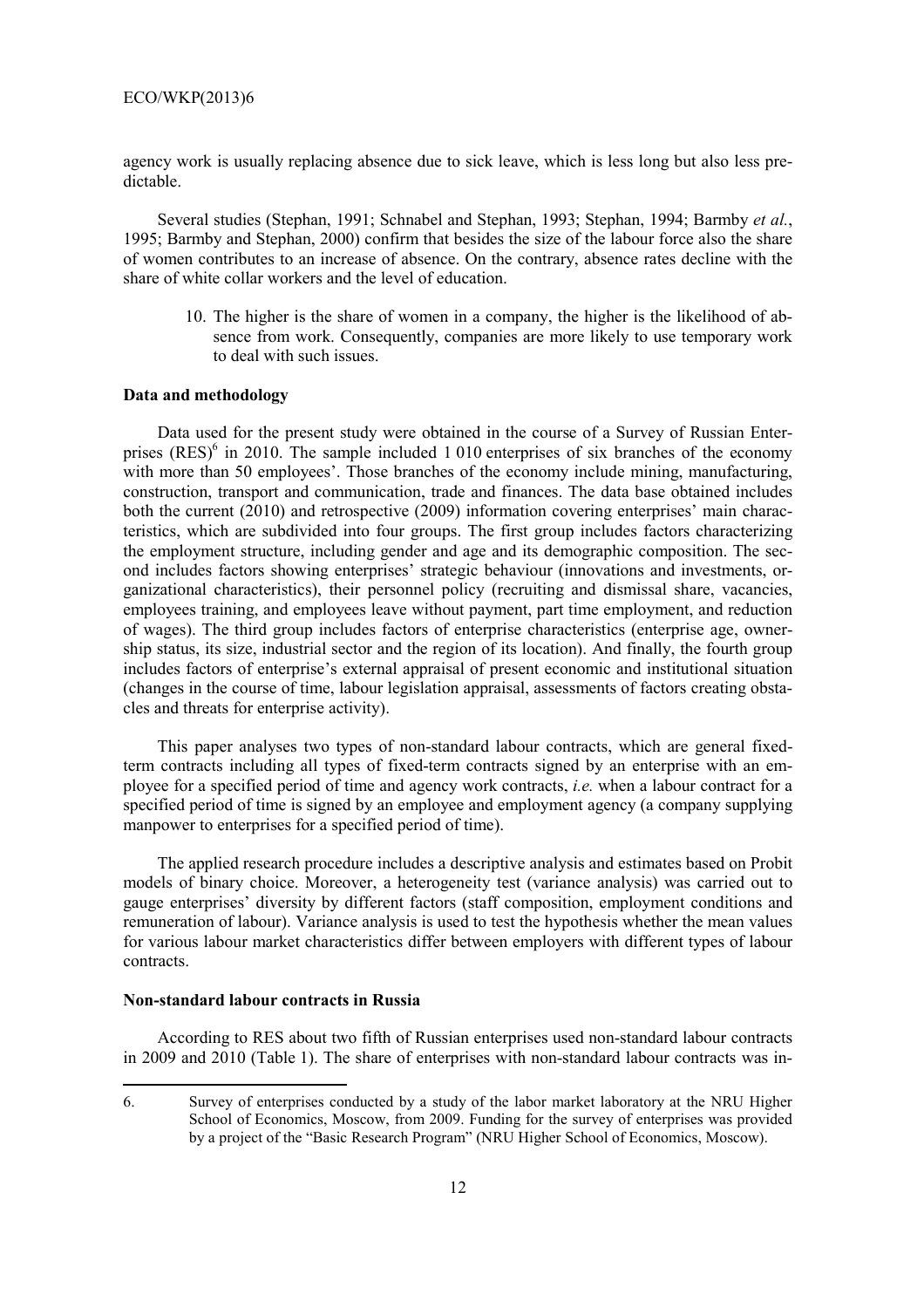creasing by 3.2 percentage points between 2009 (39.9%) and 2010 (43.1%). Enterprises found fixed-term labour contracts more attractive than agency work. Thus the share of enterprises with fixed-term labour contracts in the total number of enterprises was in 2009-2010 much higher (37.4% and 39.8%) than the share of enterprises using agency work contracts (2.5% and 3.3%). In comparison, in Germany about as many (3%) enterprises use agency work, but much fewer enterprises (17%) use temporary work contracts (Hohendanner/Gerner, 2010; IAB, 2009).

The dynamics on non-standard work contracts in Russia is characterised by much faster growth of agency work (albeit from a much lower level) than fixed term contracts. In 2009 the number of enterprises using fixed-term labour contracts exceeded the number of enterprises with agency work contracts by 15 times though in 2010 this ratio decreased to 12 times. This reduction took place because of the significant increase of the number of enterprises using agency work contracts. The utilization of these contracts increased by 32% in 2010 compared with 2009 while the number of companies with fixed-term labour contracts increased by only 6%, although the number of contracts per company increased as well.

Summing up, the utilization of non-standard labour contracts increased at Russian enterprises in 2009-10, mostly due to the increase in the use of agency work contracts, albeit from a small level, which is however of similar size as in Germany.

Together with the increasing number of enterprises using non-standard labour contracts, the number of employees recruited under the conditions of these contracts was growing as well. In 2009-10, the percentage of employees working on the basis of fixed-term labour contracts in the total number of employees was equal to 5-6% and this value for those working under the terms agency work contracts was equal to less than 1% (Table 1). In Germany the absolute numbers are similar, but the increase of non-standard work contracts is more evident for fixed term contracts. In 2010, more than 9 percent of all employees fully covered by social security in Germany are employed under a fixed-term contract (Nielen and Schiersch, 2012). In 2000 this was only about 6 percent (Gundert and Hohendanner, 2011). About 2 % of all employees in 2008 were agency workers (IAB, 2008).

| Types of contracts                                                                          |      | Years |  |
|---------------------------------------------------------------------------------------------|------|-------|--|
|                                                                                             | 2009 | 2010  |  |
| Firms with fixed-term contracts                                                             | 37.4 | 39.8  |  |
| Share of employees with fixed-term contracts (basis: all firms)                             | 5.2  | 5.5   |  |
| Share of employees with fixed-term contracts (basis: firms with fixed-term con-<br>tracts)  | 13.9 | 13.8  |  |
| Enterprises with agency work contracts                                                      | 2.5  | 3.3   |  |
| Share of employees with agency work contracts (basis: all firms)                            | 0.1  | 0.2   |  |
| Share of employees with agency work contracts (basis: firms with fixed-term con-<br>tracts) | 5.1  | 6.2   |  |
| Share of firms hiring workers                                                               | 84.1 | 87.2  |  |
| Thereof share of firms with                                                                 |      |       |  |
| - fixed-term contracts                                                                      | 42.5 | 44.2  |  |
| - agency work contracts                                                                     | 2.9  | 3.8   |  |
| Share hiring of employees (basis: all firms)                                                | 17.9 | 16.9  |  |
| Share hiring of employees (basis: firms with fixed-term contracts)                          | 21.1 | 19.7  |  |
| Share hiring of employees (basis: firms with agency work contracts)                         | 25.3 | 23.5  |  |

| Table 1. Non-standard labour contracts level in 2009-10, % |  |  |  |
|------------------------------------------------------------|--|--|--|
|------------------------------------------------------------|--|--|--|

*Source*: *Russian enterprises survey*, (RES, 2010).

l

7. Data for the 10 months of current year.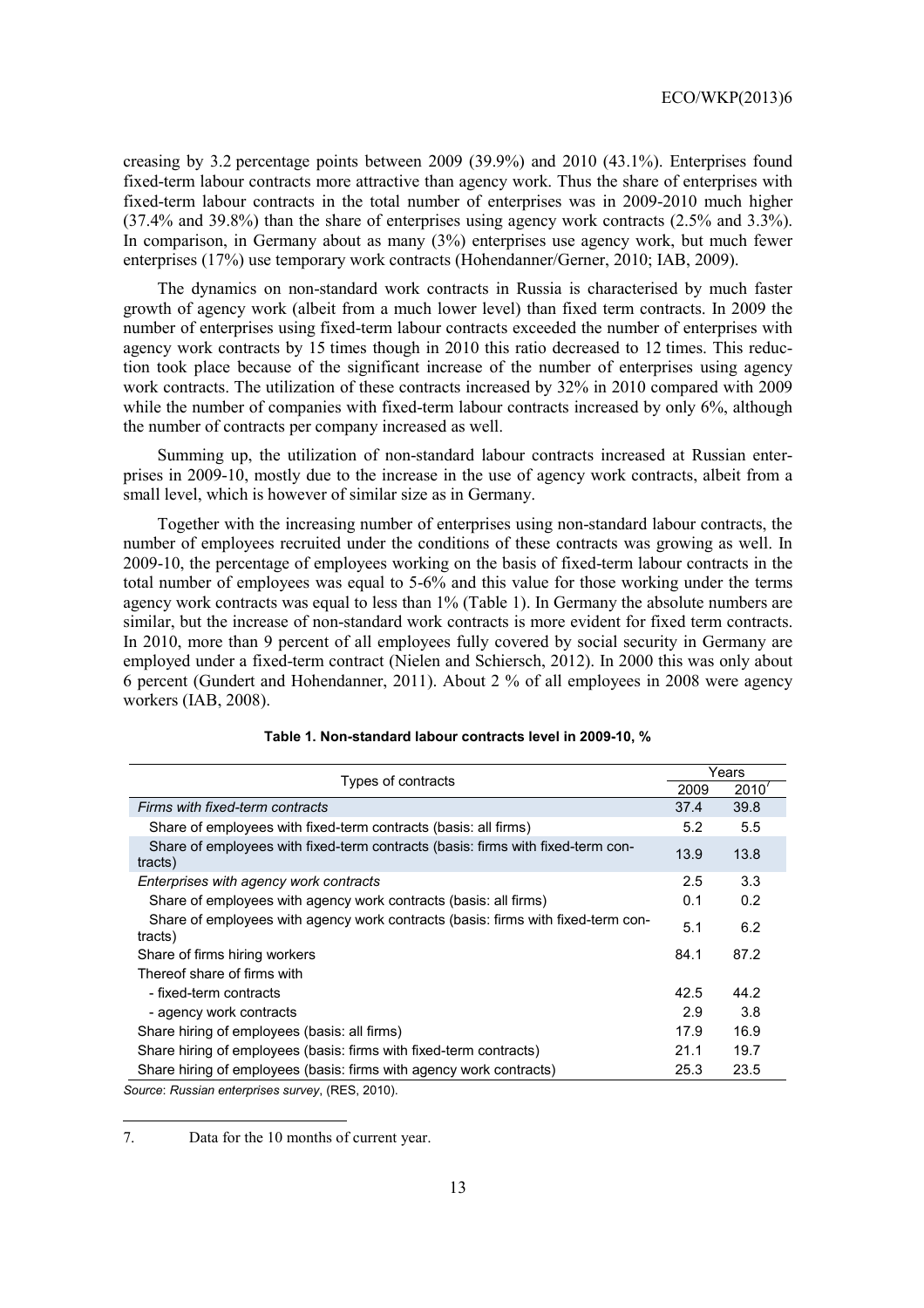The shares of employees with non-standard labour contracts are of course higher if only enterprises which use such contracts are considered. In 2010 the average percentage value of employees working under the conditions of fixed terms at enterprises using fixed-term labour contracts, was equal to 14% of the total number of employees. Enterprises using agency work contracts had 6.2% of employees of the general staff number working on the basis of these contracts. It therefore seems that there are fixed costs involved when using non-standard wage contracts. Consequently, companies either do not use such contracts or they use them quite more intensively.

The evolution over time for both types of non-standard labour contracts was significantly different in 2009-10. While in 2010 the share of employees working at enterprises on the basis of fixed-term labour contracts stayed about constant, the number of employees with agency work contracts increased from 5.1% to 6.2% (Table 1).

#### *The description of enterprises using non-standard contracts*

Enterprises using non-standard labour contracts differ from others by branch, size and ownership. The highest share of enterprises using fixed-term labour contracts belongs to the extractive sector (more than 50%), to manufacturing industry (45%) and to the construction sector (40%). Moreover, the share of employees with fixed-term labour contracts is highest in construction (25%) and trade (17%). Hence, construction is a sector where fixed-term labour contracts are not only more often used by enterprises but on average involve also more employees with such contracts per enterprise. It can be explained by the seasonal or project type of jobs carried out in this sector which results in fixed-term employment. Trade is affected by a seasonal factor as well. Furthermore, the sales volumes depend on the customer demand which is changing with the business cycle. Recruiting employees for a specified period of time makes the adjustment to seasonal and cyclical fluctuation easier for an enterprise. The increasing use of non-standard labour contracts could also signal a change in the application of the rule of law on the labour market.

Especially the early years of transition from the Socialist system to a contract based, market economy system were plagued by severe deficiencies, like wage arrears or other violations of contracts (Earle and Sabirianova Peter, 2004). During the recent crisis period enterprises instead used more standard mechanisms of reducing an employed excess supply of labour. It could very well be that this experience was quite expensive because of severance pay obligations and dispute settlements in courts. This experience could therefore have provided a boost to the perceived attractions of non-standard labour contracts.

Contrary to Russia, in Germany non-standard labour contracts are mainly used in the services sector (Hohendanner, 2010). Until 2008 only 12,8% of all employees with temporary work contracts were employed in manufacturing industries, but 20,6% worked in market services and 36.5% in social services (health care, welfare, education, public administration, non-profit services. In 2008-09 temporary work in these industries increased further and partly compensated the reduction of such work contracts in manufacturing industries.

The branch distribution of enterprises using agency work contracts is rather different. In 2010 such kind of labour contracts was mostly used in transport and communication enterprises (5.1%), trade companies (4.3%) and in the manufacturing industry (3.8%). Moreover, the highest share of employees recruited under the terms of these contracts was found in the trade sector (7%). Thus, trade is a sector where on the one hand enterprises use agency work contracts more often and on the other hand recruit more employees on this basis. One of the explanations of this phenomenon is that trading companies often use a network structure and it helps them to recruit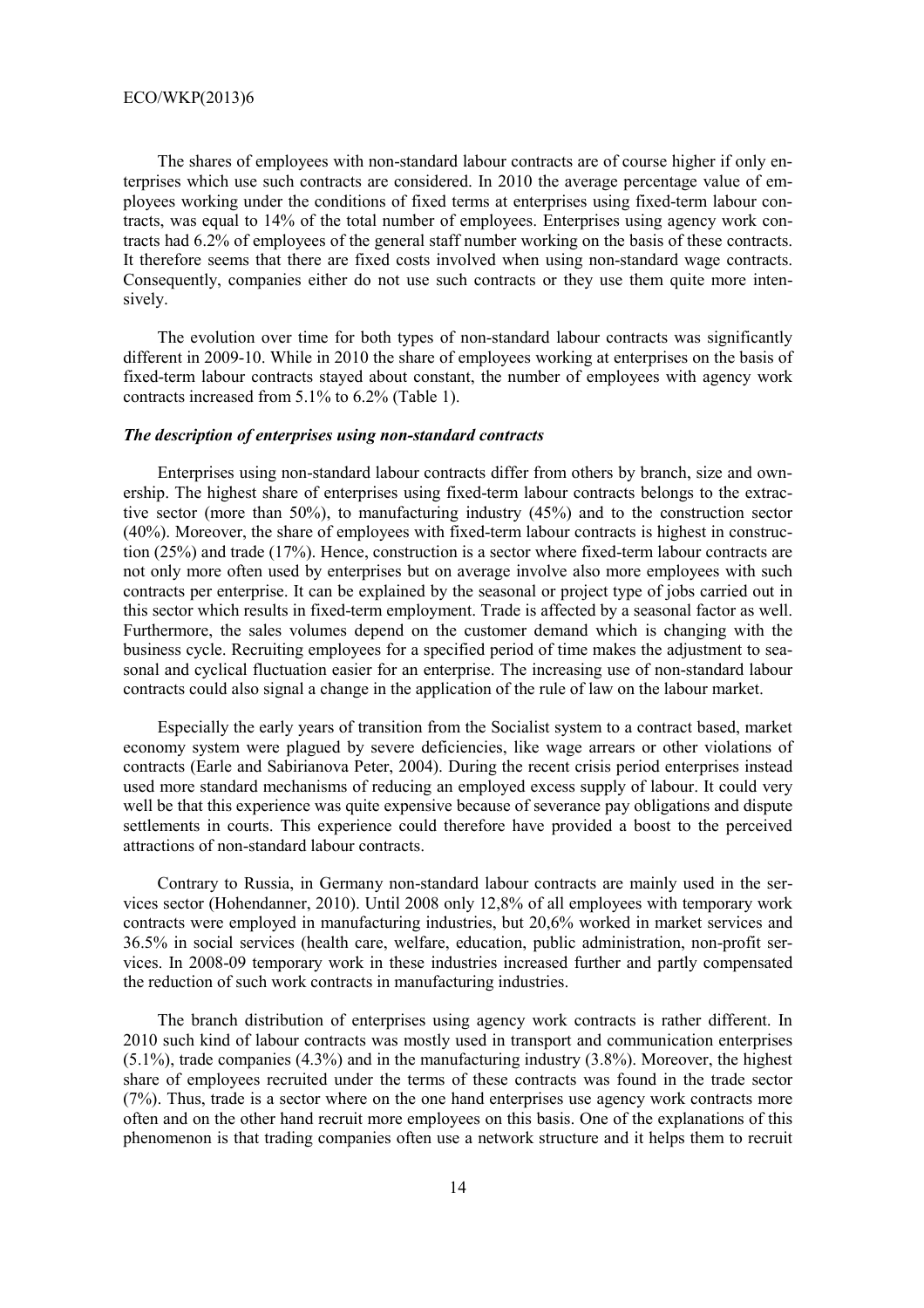employees from national and regional labour markets for a fixed period of time. The sectoral structure of agency work is different in Germany. 16 % of all German firms in manufacturing industries use agency work contracts (IAB, 2009). 42% of all lease workers are employed in manufacturing industries (Bellmann, 2012).

However, not only the sector of economy but also the size, the ownership structure, the age of an enterprise matter for the utilization of non-standard labour contracts. In general, nonstandard labour contracts are more often used by large-scale and middle-scale enterprises than by small companies and they are most found in state enterprises (state ownership at least 50%). There are two explanations for this: On the one hand, the choice of non-standard labour contracts is connected with restructuring processes which concern mostly old, large and middle scale enterprises which are still in state property. On the other hand, large and middle scale enterprises are very often characterized by over-employment which is inherited by them from Soviet times. If such firms have specific labour demands they hesitate to hire on standard labour contracts, because of higher separation costs. Mass layoffs are not an accessible option because of political pressures and high firing costs. These enterprises use fixed-term labour contracts and agency workers to react to demand fluctuations while maintaining profitability. Non-standard labour costs have the advantage of low separation costs and allow companies to restructure without immediately having to commit to long-term employment contracts.

#### *The differences of the personnel structure of enterprises depending on the contract form*

Heterogeneity tests in the framework of variance analysis allows the identification of significant staff differences between enterprises using non-standard labour contracts from those which do not use them.

The applied variance analysis resulted in the rejection of homogeneity with respect to the form of the labour contract for types of workers, which can be easily substituted (less-skilled employees of prevalent professions, young people, preretirement or retirement age workers and employees of entry level jobs).

A significant heterogeneity of the staff was not confirmed for all types of labour contracts and worker or firm characteristics. Staff differences of enterprises using agency work contracts proved to be insignificant by the overwhelming majority of factors analyzed. On the one hand, the small number of enterprises using this type of contracts could distort the test results. As is generally known, small groups are always more homogeneous comparing them with big ones. On the other hand, it could be that enterprises do not change the personnel structure by agency work procedures.

However, for companies with fixed term contracts significant heterogeneity can be found for a number of common characteristics. Enterprises with fixed-term labour contracts differ from others by employees' age structure. A lower share (29%) of young workers employed at enterprises with fixed-term labour contracts than at enterprises with standard employment (32%). At the same time enterprises with fixed-term labour contracts had more employees of preretirement and retirement age (13%), *i.e.* older than 56, than other enterprises (9%). Thus, enterprises with fixed-term labour contracts employed significantly more aged and less young employees than enterprises using only standard labour contracts. It is logical that the share of employees with a length of service of less than 1 year (19%) was higher at enterprises with fixed-term labour contracts than at those which did not use them (16%).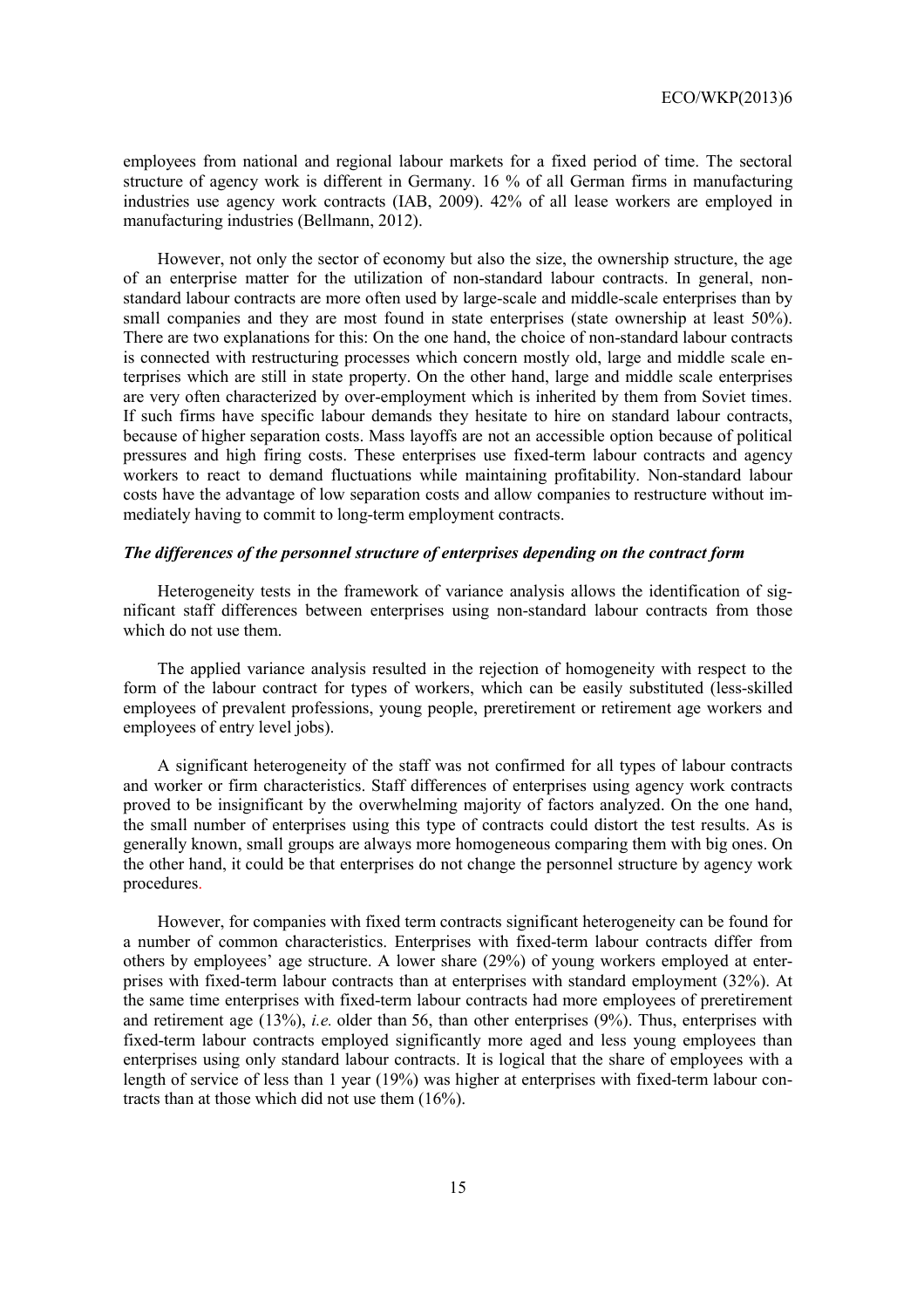Age and personnel experience structure at enterprises using agency work contracts did not significantly differ from other enterprises. All age and length of service groups were proportionally identical to those of other Russian enterprises.

Another significantly different factor concerns the level of education. It is widely known (Lancker, 2012; Casquel and Cunyat, 2011), that non-standard labour contracts are mostly used for less qualified employees, who are more often recruited for relatively simple operations and (or) for supporting work functions and occupy mostly entry level jobs, etc. Thus, we expect that enterprises with non-standard labour contracts employ more low-qualified employees than other enterprises where the job pattern demands a higher level of education and (or) on-the-job training.

This hypothesis is confirmed by results of the variance analysis. At enterprises with fixedterm labour contracts the number of low-qualified employees with only general secondary education (including incomplete secondary education) was higher (16%) comparing it with other enterprises (10%). At the same time enterprises with fixed-term labour contracts had less employees with higher education (40%) comparing it with enterprises not using such kind of contracts  $(45\%)$ .

The level of education is closely connected with an employee's occupation at an enterprise. We distinguish (according to the questionnaire data) three occupation levels. They included factory (office) workers carrying out simple works, specialists and managers. We expect that the share of employees recruited for jobs with low skill requirements should be higher at enterprises with non-standard labour contracts. At the same time low-qualified jobs will be presented by a relatively lower volume at all other enterprises. This reasoning is confirmed empirically. Enterprises with fixed-term labour contracts possessed a higher percentage value of workers (56%) but a lower value of specialists with higher education (29%) than it was observed at other enterprises not using fixed-term labour contracts (49% an 34% accordingly).

There were no significant differences of qualification levels and profession-occupation structures found for enterprises with agency work contracts and other enterprises. Enterprises with agency work contracts did not differ from other enterprises by these features. Again, this could be the case because of the still low number of enterprises using agency work contracts.

The next factor which characterized the difference of enterprises with non-standard labour contracts from other enterprises was a gender structure. It is generally known, that in Russia "fixed-term employment was more characteristic for men than for women" (Gimpelson and Kapeliushnikov, 2006). The results of the present analysis also provide the indirect confirmation of this hypothesis. The percentage value of women at enterprises with fixed-term labour contracts is significantly lower (39%) than at other enterprises (42%). This allows the conclusion that the opportunity of fix-term employment at enterprises with fix-term labour contracts was less widespread for women than for men. One exception is the group of women of retirement age, who are significantly more employed in enterprises with fixed term contracts (22%) than other enterprises  $(18\%)$ .

Enterprises using agency work contracts have a different employee's gender structure. The percentage value of women at these enterprises was in general similar to that of other enterprises but differing from them by age structure. Enterprises with agency work contracts employed more young women of under 30 (42%), than other enterprises (30%). The enterprise workforce heterogeneity by women age structure was most apparent for a category of workers: low-qualified women hired into simple unskilled jobs at the very low occupational level.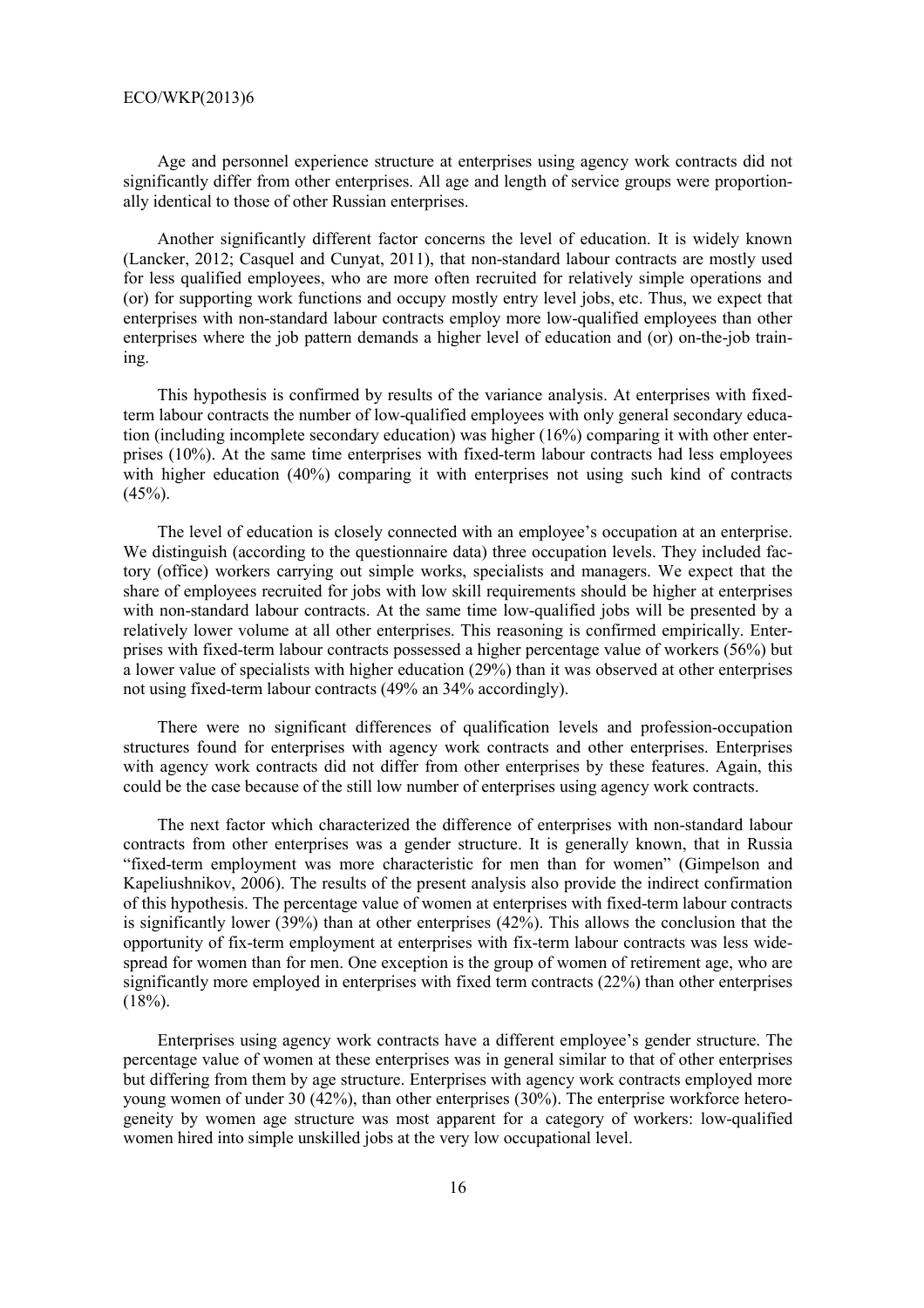On the one hand, the larger share of young women employed on the basis of agency work contracts can be explained by double obligations with housekeeping and children that makes this kind of employment relatively attractive allowing them to have a flexible job schedule. On the other hand, we have no evidence that women voluntarily choose this type of employment. Enterprises may hesitate to employ young women on standard work contracts, because of the risk of costs associated with pregnancy and child caring obligations.

Furthermore, the high level of young women employed at enterprises using agency work contracts (42%) can also be explained by their majority in trade and service sectors that include most of enterprises with agency work contracts. Many young women are employed in retail trade, which is the sector with an above average use of agency work contracts.

#### **Determinants of non-standard labour contracts**

A Probit analysis was performed to determine reasons which characterize differences between enterprises using non-standard labour contracts. On the one hand, this analysis should determine what appears to make the use of non-standard contracts more likely. On the other hand, these factors can illustrate requirements and capabilities of enterprises to increase their flexibility on the domestic labour market.

Note that all estimated coefficients presented in the following are informative only with regard to the sign and statistical significance of the effects, but not with regard to the magnitudes.

Moreover, we want to find out whether the two types of non-standard labour contracts (fixed term work and agency work) perform either as substitutes or as complements. As all types of non-standard labour contracts are limited in time, *i.e.* they actually appear as fixed-term contracts, they may bring similar costs and benefits for enterprises, which use such contracts. If from the point of enterprise view benefits and costs are similar for each type of labour contract, it is equally likely that an enterprise uses either contract and therefore one type of non-standard labour contract can be substituted by another. In this case, it does not make any difference for enterprises what type of non-standard labour contract to use and then these contracts perform as substitutes.

However, in the case of differences in user benefits and costs for some types of non-standard labour contracts it can be expected that enterprises will use specified types of non-standard labour contracts to solve different problems. Thereupon the two types of non-standard labour contracts can complement each other with respect to enterprise objectives.

If non-standard labour contracts perform as complements, the utilization of what type of non-standard labour contract will increase the probability of other type's utilization. Will this connection between non-standard labour contracts be unilateral or bilateral? In particular, if it is possible to assume that the utilization of fixed-term labour contracts will increase the probability of agency work contracts application and *vice versa*.

The Probit analysis results demonstrate that the utilization of fixed-term labour contracts and agency work contracts have both similarities and differences (Tables 2 and 3). A list of variables with basic descriptions is provided in the Annex Table.

The general property of these two types of non-standard labour contracts is their frequent simultaneous utilization at the same enterprises and in the same sectors of economy. In particular, both types of non-standard labour contracts are more often used at middle and large-scale indus-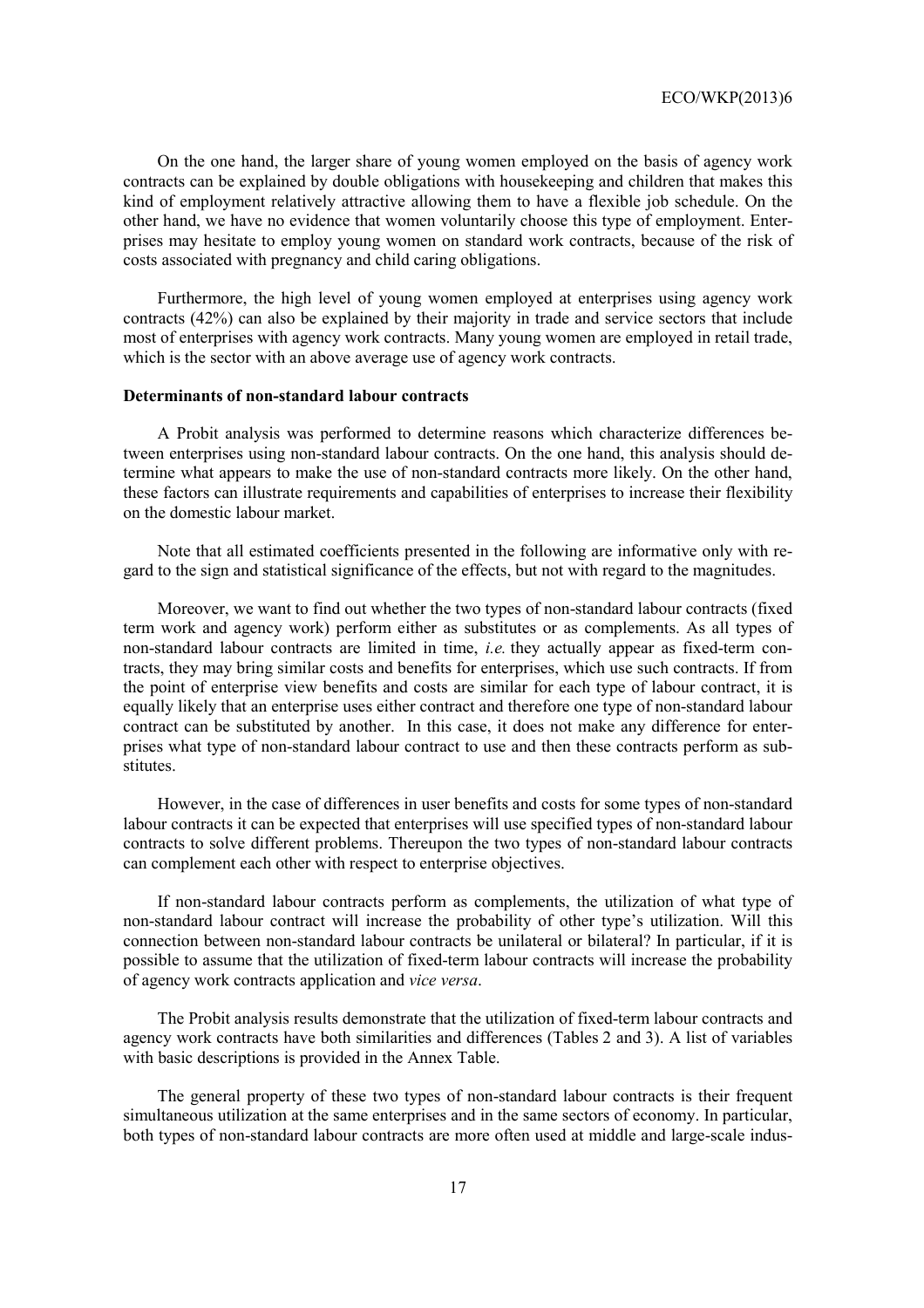trial enterprises which as a rule are relatively old. These enterprises are very often characterized by staff redundancy and usually need restructuring and modernization.

| Indicators                                                                                        |            | Probit       |  |
|---------------------------------------------------------------------------------------------------|------------|--------------|--|
|                                                                                                   |            | Std.<br>Err. |  |
| Agency work contracts                                                                             | 0.11       | 0.50         |  |
| The proportion of women                                                                           | $-0.98***$ | 0.31         |  |
| Changes in organizational structure (1=yes)                                                       | $0.31***$  | 0.14         |  |
| The number of applied organizational technology                                                   | $0.09**$   | 0.04         |  |
| Size (relative to 50-100 employees)                                                               |            |              |  |
| The size of the enterprise (101-250)                                                              | 0.18       | 0.17         |  |
| The size of the enterprise (251-500)                                                              | 0.28       | 0.21         |  |
| The size of the enterprise (501-1000)                                                             | $0.46*$    | 0.27         |  |
| The size of the enterprise (>1001)                                                                | $0.91***$  | 0.29         |  |
| Innovation in 2009-2010 (1=yes)                                                                   | $0.31**$   | 0.15         |  |
| Investment (relative to non investment)                                                           |            |              |  |
| Minor investments                                                                                 | $-0.23$    | 0.16         |  |
| Major investments                                                                                 | $-0.15$    | 0.18         |  |
| The company is organised according to structural principles (products or services)<br>$(1 = yes)$ | $-0.27**$  | 0.13         |  |
| Technical and technological level (1=very low; 5=high)                                            | $-0.12**$  | 0.05         |  |
| Presence of trade unions (1=yes)                                                                  | $0.31*$    | 0.17         |  |
| The size of the town (relative $>1$ million)                                                      |            |              |  |
| The size of the town (500 000-1 million residents)                                                | $0.34***$  | 0.15         |  |
| The size of the town (100 000-500 000)                                                            | 0.11       | 0.22         |  |
| The size of the town (<100 000)                                                                   | $0.45*$    | 0.24         |  |
| Sectors (relative to manufacturing)                                                               |            |              |  |
| Mining                                                                                            | $-0.06$    | 0.25         |  |
| Construction                                                                                      | $-0.08$    | 0.20         |  |
| Trade                                                                                             | $-0.36*$   | 0.21         |  |
| Transport and communications                                                                      | $-0.36*$   | 0.20         |  |
| Finance                                                                                           | 0.06       | 0.24         |  |
| Constant                                                                                          | $-0.15$    | 0.29         |  |
| N                                                                                                 | 497        |              |  |
| <b>Pseudo R2</b>                                                                                  | 0.17       |              |  |

| Table 2. Fixed-term labour contracts determinants |
|---------------------------------------------------|
|---------------------------------------------------|

*Note*: Levels of significance: \* - 10%; \*\* - 5%; \*\*\* - 1%.

Companies with a large share of female workers tend to use less temporary work contracts, although a-priori a positive relationship (as formulated in Hypothesis 10) seems to be more reasonable, as female workers have a higher rate of absence, which usually is filled with nonstandard work contracts. One explanation could be that segregation on the Russian labour market differentiates between "male" and "female" workplaces (Malzeva and Roschin, 2006). Industries such as manufacturing, construction and transport are more popular among males while most part of employed women is engaged in the public sector and trade (Karabchuk, 2012). The gender gap in the probability of temporary employment could be explained by educational differences and qualification segregation. About 57% of employed males take low qualified positions, while only 27% of employed females are concentrated here (Karabchuk, 2012). Men are more likely to be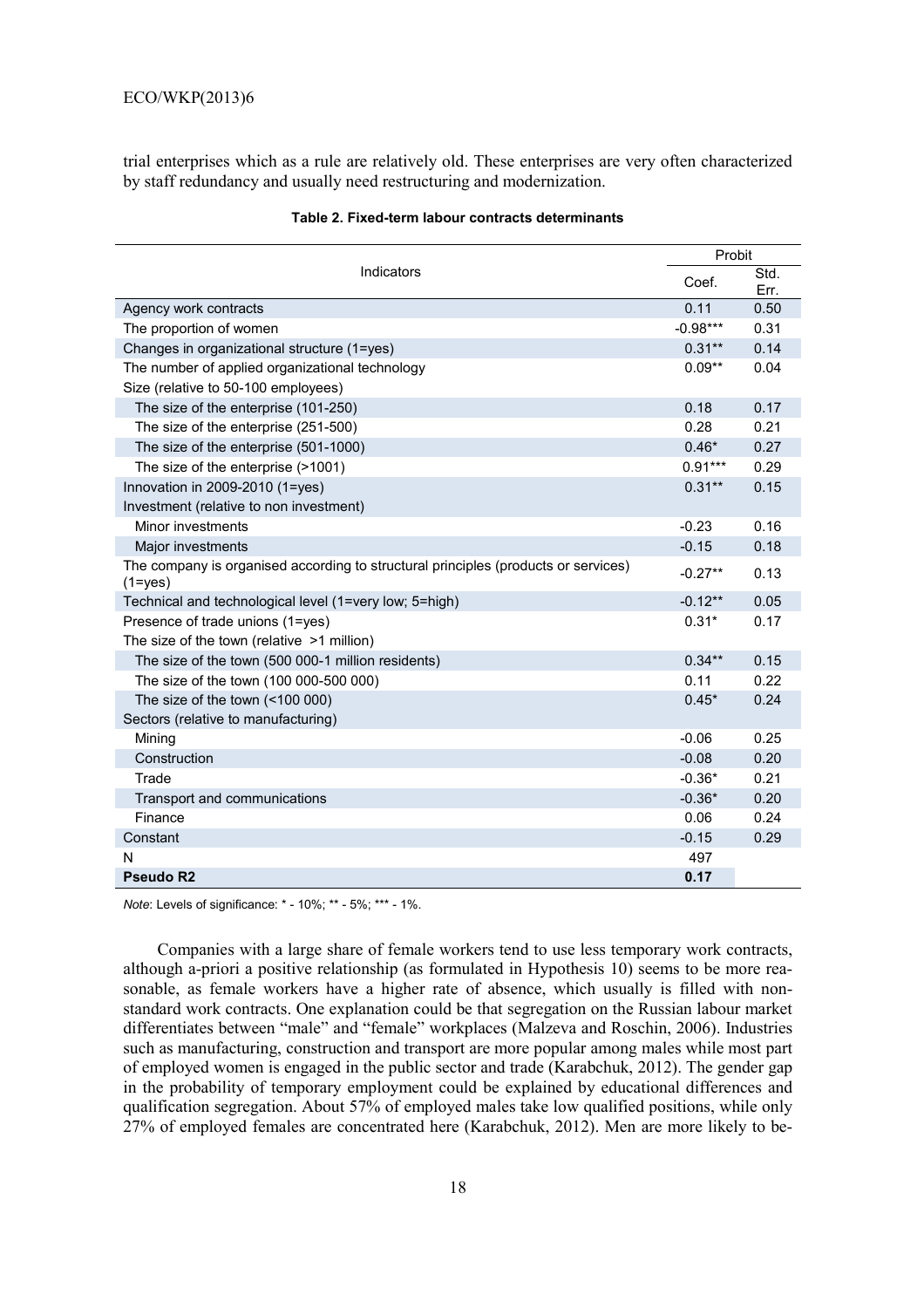come temporary workers in Russia as they have generally a lower level of education and lower professional qualifications than women. In addition, temporary (fixed term) employment in Russia was always higher for men than for women (Gimpelson and Kapeliushnikov, 2006).

| Indicators                                                         |            | Probit    |  |  |
|--------------------------------------------------------------------|------------|-----------|--|--|
|                                                                    |            | Std. Err. |  |  |
| Fixed-term contract                                                | $0.01***$  | 0.00      |  |  |
| Technical and technological level (1=very low; 5=high)             | $0.28**$   | 0.12      |  |  |
| Outsourcing of marginal activities in 2009                         | $0.97***$  | 0.31      |  |  |
| A good financial situation in 2010 (1=yes)                         | $0.61**$   | 0.24      |  |  |
| Improving the financial situation in 2010 relative to 2009 (1=yes) | $-0.63**$  | 0.26      |  |  |
| The size of the enterprise $($ < 100 workers=1)                    | $-0.65**$  | 0.33      |  |  |
| CIS Market (1=yes)                                                 | $0.64***$  | 0.27      |  |  |
| Age of enterprise                                                  | $0.01*$    | 0.00      |  |  |
| Size of the town (relative to >1million)                           |            |           |  |  |
| The size of the town (500 000-1 million residents)                 | $-0.30$    | 0.30      |  |  |
| The size of the town (100 000-500 000)                             | $-0.33$    | 0.41      |  |  |
| The size of the town $($ < 100 000 $)$                             | $-0.22$    | 0.45      |  |  |
| Regions (Moscow, Saint-Petersburg=1)                               | $-0.15$    | 0.36      |  |  |
| Sectors (relative to mining)                                       |            |           |  |  |
| Manufacturing                                                      | 0.30       | 0.36      |  |  |
| Construction                                                       | 0.04       | 0.59      |  |  |
| Trade                                                              | 0.63       | 0.48      |  |  |
| Transport and communications                                       | $0.74*$    | 0.42      |  |  |
| Finance                                                            | $-0.27$    | 0.57      |  |  |
| Constant                                                           | $-4.01***$ | 0.73      |  |  |
| N                                                                  | 721        |           |  |  |
| Pseudo R <sub>2</sub>                                              | 0.31       |           |  |  |

#### **Table 3. Determinants of agency work contracts**

*Note*: Levels of significance: \* - 10%; \*\* - 5%; \*\*\* - 1%.

It was also found that if enterprises already use fixed-term labour contracts there is a significant probability that they will use agency work contracts as well. This cannot be found for agency work contracts the other way round. The utilization of these contracts does not increase the probability of fixed-term labour contracts application. Thus, the relationship between these two types of non-standard labour contracts appears to be complementary.

It may be explained by the difference of benefits obtained by enterprises from each type of non-standard labour contracts. Moreover, to be more precise we may speak about costs savings which will be different when using two types of these contracts. If fixed-term labour contracts allow an enterprise to realize "point" saving by transferring some employees' jobs under the conditions of fixed-term labour contracts, agency work contracts provide a possibility for an enterprise to obtain "mass" saving, *i.e.* to decrease costs owing to the larger quantity of employees, transferring some departments and business units under the conditions of agency work contracts.

At the same time the utilization of non-standard labour contracts by enterprises has its own differences. They lie in the differences of the application of non-standard labour contracts with respect to sectors of the economy and types of enterprises. For example, fixed-term labour contracts were more often used in extractive and construction sectors of economy and agency work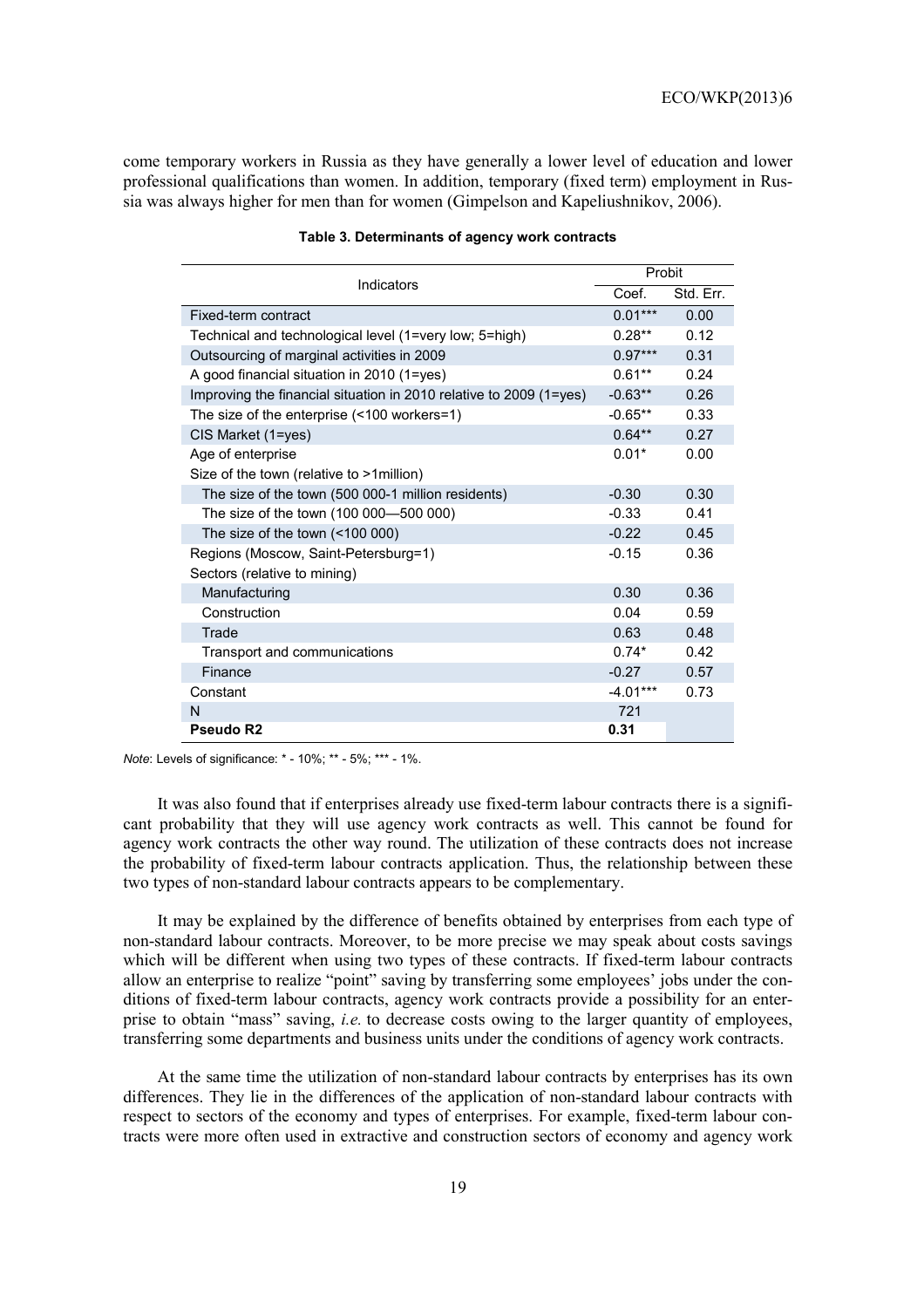contracts were more typical for transport, communication and trade sectors. At the same time transport, communication and trade sectors which used agency work contracts quite often had a low probability of fixed-term labour contracts utilization for their employees. Moreover, if enterprises operated on the basis of labour specialization by types of products, *i.e.* typical for commercial companies, they used less fixed-term labour contracts but more often used agency work contracts.

The next difference is that fixed-term labour contracts are more often used by large-scale enterprises (more than 500 people) but agency work contracts were more typical for middle-scale enterprises (from 100 up to 500 people). Though, in general enterprise size and the probability of both types of non-standard labour contracts go hand in hand. We expect that the utilization of non-standard labour contracts at enterprises accompanied their restructuring processes.

As the utilization of fixed-term labour contracts was found to be affected by enterprise size, they were very often associated with trade unions presence. Large-scale enterprises have more numerous and powerful trade unions. Since fixed-term labour contracts were more often used at large-scale enterprises so they were mostly enterprises with active trade unions.

At the same time, it can also be explained in a different way. On the one hand, trade unions always opposed the utilization of agency work labour contracts and were less hostile to fixed-term labour contracts as the latter did not "destroy" the traditional employment relationship between employers and employees. On the other hand, fixed-term labour contracts provided a possibility for trade unions to protect incumbent employees (and trade union members) from dismissal. Thus the subdivision of employees into insiders (with standard labour contracts) and outsiders (with fixed-term labour contracts) was in complete correspondence with trade unions policy to protect their members. In line with all these observations the share of fixed –a term labour contract at enterprises with trade unions was found to be rather high.

The utilization of non-standard labour contracts differs also by ownership. Both types of non-standard labour contracts were more often used at state enterprises. However, they were also quite often used at enterprises of other types of property. So, fixed-term labour contracts were mostly used at private enterprises with foreign capital and agency work contracts at private Russian enterprises.

Enterprises age factor also plays a role. Enterprises with fixed-term labour contracts are older than those using agency work contracts. And this is quite reasonable. On the one hand, the oldest enterprises in Russian market are mostly large-scale state-owned enterprises which more often use fixed-term labour contracts. On the other hand, fixed-term labour contracts started to be used by enterprises much earlier than agency work contracts. The latter appeared in Russian labour market in the mid 1990's and started to be used by Russian enterprises only at the end of the 1990's. Earlier, agency work contracts were used only by enterprises with foreign capital. Most of Russian private enterprises were established after the emergence of agency work contracts into Russian market. Thus, enterprises with agency work contracts proved to be on average younger than those with fixed-term labour contracts.

At the same time, organizational and financial-economic factors also affected positively the utilization probability of fixed-term labour contracts by enterprises. Thus, corporate restructuring was more intensive and frequent at enterprises with fixed-term labour contracts. And in particular, it included the change of the organizational structure; business processes restructuring, benchmarking operations, the development of employees' career plans, etc.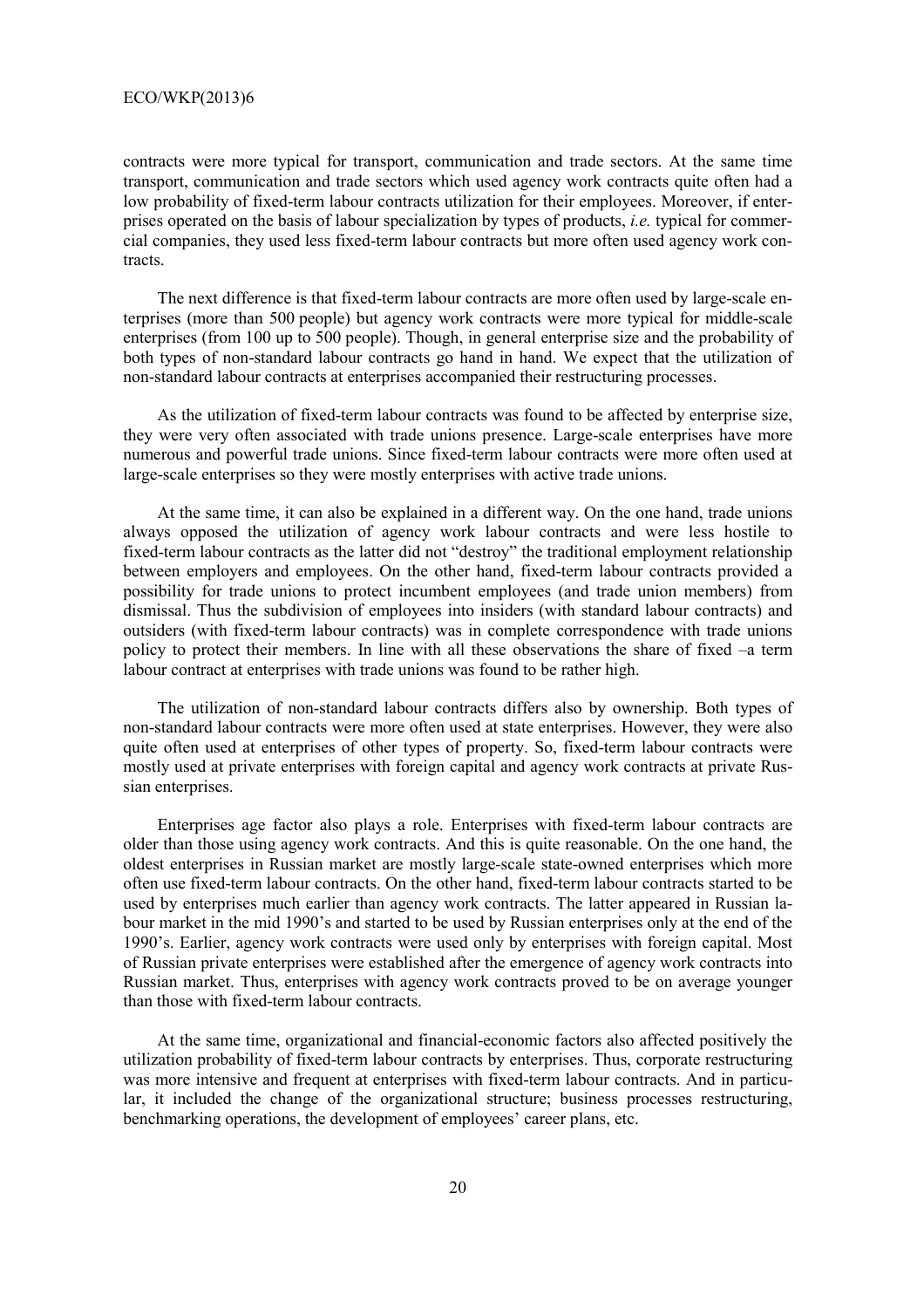Moreover, different kinds of innovations were also realized at enterprises with fixed-term labour contracts (Table 2). Technological advancements, new types of product development, research and development activities were performed at these enterprises. All these processes in the course of time made it necessary either to decrease the number of employees or to increase the flexibility of their employment making some part of the staff to work on a fixed-term contract basis.

On the one hand, both non-standard labour contracts corresponded to the general enterprise strategy of cost decrease. On the other hand, enterprises preferred only one of two strategies that is a flexible labour force. It is likely that the high costs of dismissal provides incentives for firms to use more flexible employment contracts (Gimpelson, Kapeliushnikov, 2006).

Therefore, the stability of employment relation decreased alongside with some employees having to accept more flexible work contracts, which improves conditions for employees selection. Thus, in the course of restructuring only the most productive employees continued to work at these enterprises.

At the same time if enterprises had a more advanced level of technology and engineering comparing it with the average branch level, *i.e.* possessed advanced, more productive modern equipment and facilities, etc., they used fixed-term labour contracts with less probability (Table 2). On the contrary, they used agency work contracts more often (Table 3).

Probably this type of enterprises included monopolies, transport and communication enterprises and (or) enterprises of large trade networks. Their financial status was relatively stable in 2010 comparing it with other enterprises and they operated on CIS markets. They used agency work contracts for their cost savings. The demand for such kind of labour contracts increased during periods of economic crisis. However, with the improvement of the financial status of an enterprises (in 2010 comparing it with 2009), the demand for agency work contracts decreased again.

If enterprises used outsourcing, they usually recruited employees on the basis of agency work contracts (Table 3). However, it also happens that employees are transferred to outsourcing, especially in large restructuring holding companies, which establish small "competence pools" in order to establish an internal labour market<sup>8</sup> Such phenomena point at the perceived restrictiveness of the Russian labour code together with a broader implementation of existing regulation. In other words, a broadening "rule of law" makes restrictions in existing legislation more binding and therefore provides incentives to find legal ways around these restrictions.

Fixed-term labour contracts and agency work contracts also differ in terms of gender. The number of women at enterprises with fixed-term labour contracts was lower (39%) than at enterprises not using such contracts. On the contrary, it was higher at enterprises with agency work contracts (45%). At the same time the probability of using fixed-term labour contracts decreases with an increasing share of women in the labour force. This phenomenon differentiates the Russian labour market from other countries and can be explained by several reasons.

First of all enterprises with fixed-term labour contracts active mostly in "male" sectors (construction, extraction sectors), and consequently, they employ more men than women. The average percentage value of women in extraction sectors was equal to 28%, in construction industry 26%.

 $\overline{a}$ 

<sup>8.</sup> In Germany this has become known as "*Konzernleihe"* (labour lease within an enterprise conglomerate). See Kohaut, Lehmer *et al.*, 2009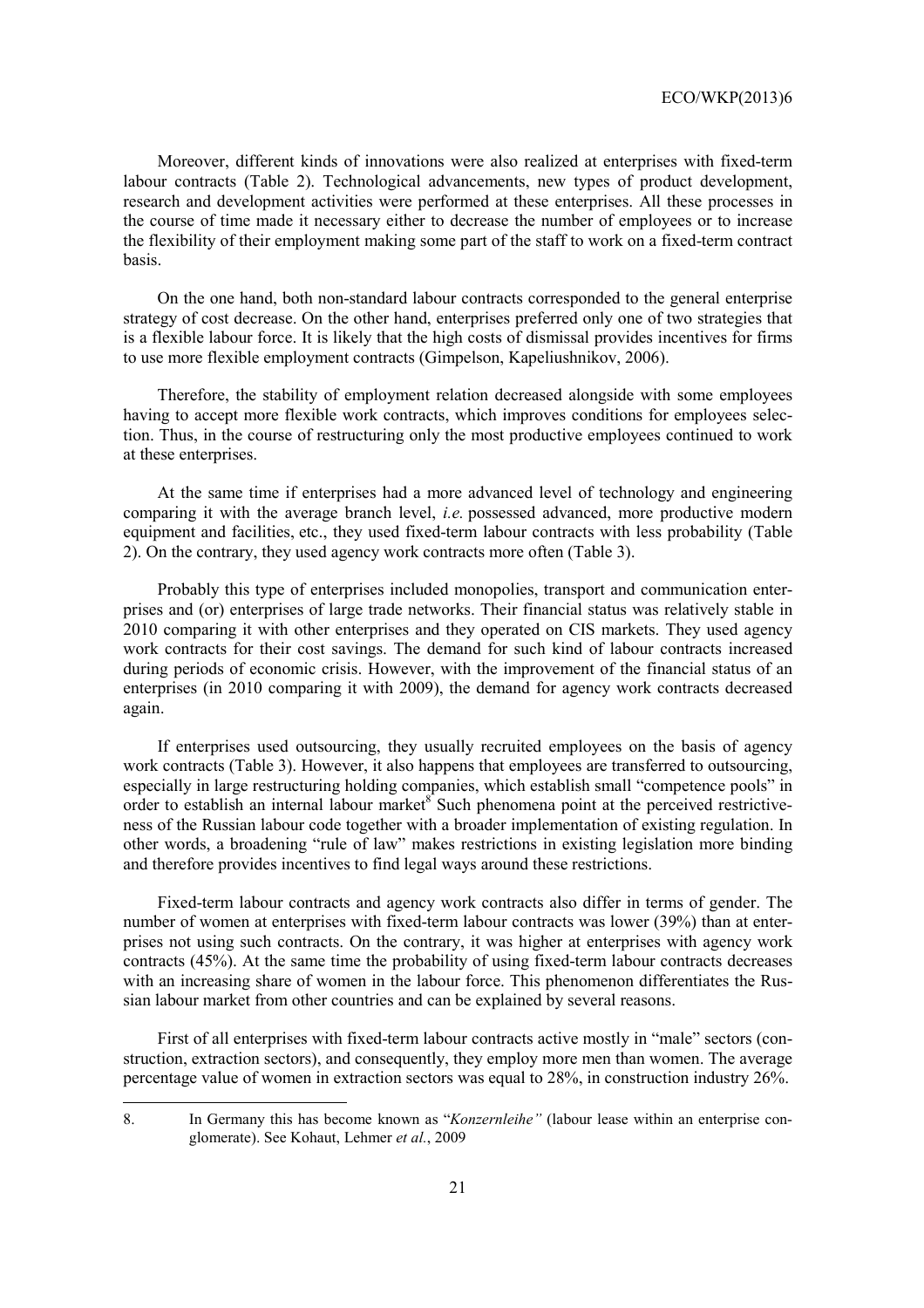Secondly, fixed-term labour contracts have a close connection with lower working place quality, in particular employment instability. They are more often used for working places with a higher probability of staff reduction characterizing their low quality. This type of working places is characteristic for old economic sectors (industry, construction, extraction sectors). It is generally known, that in Russian labour market women are more often recruited for working places with a high degree of protection (education, health care service, etc.) which decreases the probability of their employment in sectors with the high number of fixed-term labour contracts.

Thirdly, women's salary is as a rule lower than that of men<sup>9</sup>. Thereupon, the dismissal of women working under conditions of standard labour contracts would be accompanied with lower costs for an enterprise (with other costs being equal) than dismissal of a man. To decrease dismissal costs enterprises usually replace highly-paid employees, who were mostly represented by men, by fixed-term labour contracts.

Considering the fact that women are usually busy with their own household, the increase of their share in the total number of employees should increase the probability of fixed-term labour contracts utilization by enterprises. However, it did not take place in Russia due to the fact that enterprises with fixed-term labour contracts were concentrated in sectors of economy with a low number of female employees. Thus, fixed-term labour contracts function as a substitution for high costs of male employees.

The number of women at enterprises using agency work contracts was higher (45%) than it was at enterprises which did not use them (40%). It was mostly notable for trade companies, where the share of women in the total number of employees was maximum high (51%). At the same time, the salary level at these enterprises increases with the share of the female labour force. In 2010 the average monthly salary at enterprises where the number of female employees was above 50% of the total number of employees, was higher (RUB 21.000) than at enterprises where the share of woman was lower than 50% (RUB 18.000).

Trade belongs to the sectors of economy where the volume of agency work contracts is high comparing it with other sectors. Moreover, the average monthly salary level there is one of the highest. Thus, a higher share of women at enterprises with a high salary level increases the probability of the substitution of their working places by agency work contracts. It confirms once again the conclusion that non-standard labour contracts, and in this case agency work contracts, are used by enterprises with a relatively high salary level for decreasing their costs and in particular their dismissal costs.

One more difference of these two types of non-standard labour contracts was influenced by the development of market infrastructure and in particular by the development of employment service suppliers at the labour market (search of employees, their selection, training, and manpower records management, etc.). An insufficient development of such market services, including labour market service, observed in the outlying regions far from the centre and in small cities (with the population of less than 1 million people) negatively affected the utilization of agency work contracts by enterprises. Agency work contracts are more often used by enterprises in big cities while fixed-term labour contracts are more typical for enterprises located in cities with the population of less than 1 million.

 $\overline{a}$ 

<sup>9.</sup> An estimate of the gender wage gap, controlled for sectoral, regional, skill and education factors is provided by Smirnykh – Wörgötter, 2001 and amounts to about 25%.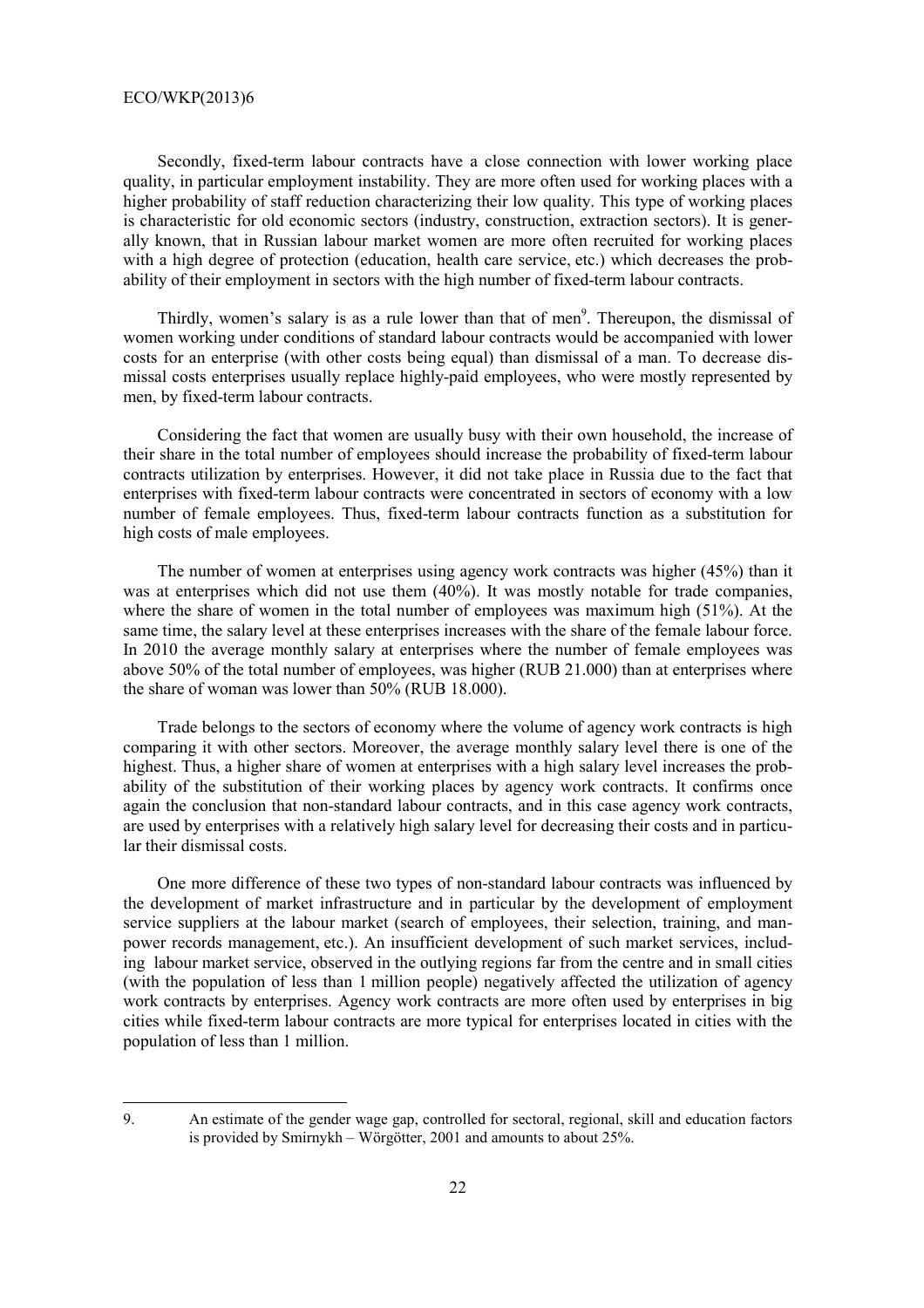As it was already noted Russian enterprises want to expand the use of agency work contracts, decreasing at same time the utilization of fixed-term labour contracts. Following these assumptions the most intensive increase of agency work contracts is forecasted in industry and construction at middle-scale enterprises (100-250 people) of private ownership.

#### **Non-standard labour contracts and Worker Flows**

Non-standard labour contracts can play a positive role in economy if they increase the employment level. In other words, their utilization by enterprises can promote general job growth in the economy.

However, the increased recruiting of employees at some enterprises can be accompanied with a high level of dismissals. In this case, job growth is possible not to occur. If levels of recruiting and dismissals are equal job growth will not take place, employees' mobility will increase but the stability of employment relationship will decrease on the enterprise level.

The gross manpower turnover<sup>10</sup> and net changes of employment<sup>11</sup> serve as factors used for stability (mobility) appraisal and for the employment level change at enterprises. These indicators are calculated by the determination of shares for recruited and dismissed employees on the average staff number within the specific period of time. The comparison of recruiting and dismissal shares and also the gross manpower turnover and employment net changes for several groups of enterprises provides the possibility to appraise the dependence of employment increase (decrease) on the utilization of non-standard labour contracts.

Research results demonstrate that enterprises with non-standard labour contracts recruited more employees than those which did not use this type of contracts. Thus, the recruiting value in the average number of employees at enterprises with fixed-term labour contracts was equal to 8% in 2009 increasing up to 19% in 2010, whereas it remained on the level of 13% in 2009-10 at enterprises with standard labour contracts. The number of recruiting employees was even higher at enterprises using agency work contracts. It was equal to 21% of the average number of employees in 2009 and increased up to 23% in 2010. Thus, enterprises using agency work contracts increased employment by about one fifth during the crisis and periods immediately afterwards. It was almost twice as much than the recruiting value of enterprises with standard labour contracts and 3-5 percentage points higher than at enterprises with fixed-term labour contracts.

However, not only the recruiting level was higher at enterprises with non-standard labour contracts but the dismissal level was higher as well. In 2009 the maximum level of dismissals (20%) was observed at enterprises with fixed-term labour contracts. They were followed by enterprises with agency work contracts (17%). The dismissal level (13%) at enterprises with standard labour contracts was relatively lower during the crisis period.

Most of enterprises decreased the number of dismissals in 2010. Enterprises with fixed-term labour contracts decreased the dismissal share to 18% and enterprises with standard labour contracts decreased it to 11% of the average number of employees.

l

<sup>10.</sup> The gross manpower turnover is equal to the sum of recruiting and dismissal shares in the average number of employees.

<sup>11.</sup> The value of employment net changes is calculated as the difference between recruiting and dismissal shares in the average number of employees at enterprises.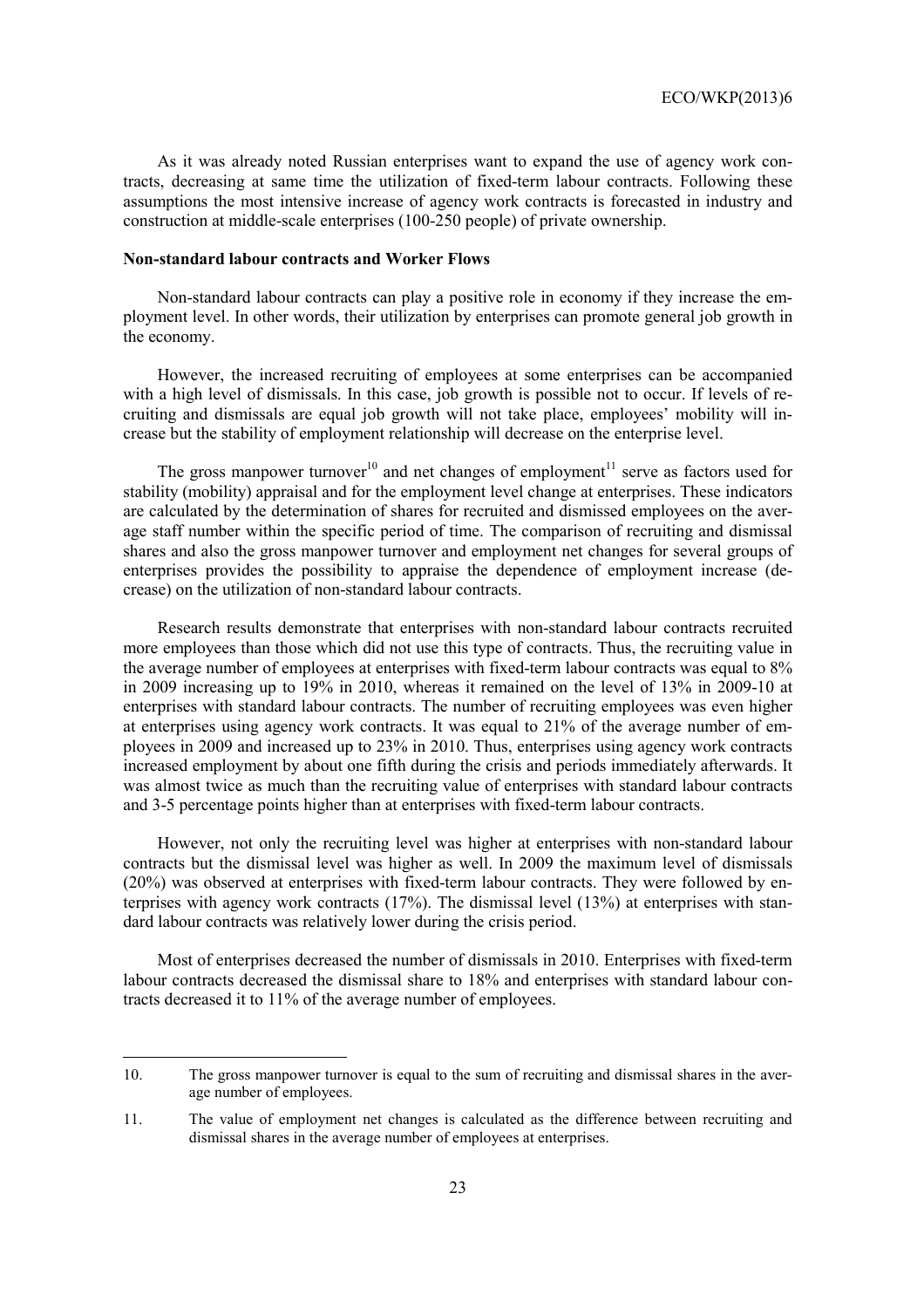Against the general background of dismissal decrease only enterprises with agency work contracts were the exception in this process. In 2010 they increased the dismissal share (20%) comparing it with the previous period. It took place rather not because of the further decline of their economic status but due to the increase of recently recruited employees share including the outsourcing of employees.

Thus with high levels of employees' recruiting and dismissal activities a decrease of the stability of employment relationship took place at enterprises with non-standard labour contracts. As recruiting and dismissal values were maximum high at these enterprises, they covered a higher number of employees comparing it with other enterprises. Thus, a large quantity of employees had unstable employment at enterprises with non-standard labour contracts both within the crisis (2009) and afterwards (2010).

|                                | <b>Temporary Work</b><br><b>Contracts</b> | Mean<br>(Std. dev.)    | <b>F-test</b> | <b>Agency Work</b><br><b>Contracts</b> | Mean                    | <b>F-test</b> |
|--------------------------------|-------------------------------------------|------------------------|---------------|----------------------------------------|-------------------------|---------------|
| Hiring                         | No                                        | 0,13<br>(0, 16)        | 25,21***      | No                                     | 0, 15<br>(0, 16)        | $7,94**$      |
|                                | <b>Yes</b>                                | 0, 19<br>(0, 17)       |               | <b>Yes</b>                             | 0,23<br>(0,21)          |               |
| Firing                         | <b>No</b>                                 | 0,11<br>(0, 15)        | 31,27***      | No.                                    | 0,13<br>(0, 15)         | $6,45**$      |
|                                | Yes                                       | 0,17<br>(0, 16)        |               | Yes                                    | 0,20<br>(0, 19)         |               |
| Turnover                       | No                                        | 0,24<br>(0, 28)        | 31,77***      | <b>No</b>                              | 0,28<br>(0, 29)         | $9,33***$     |
|                                | Yes                                       | 0,36<br>(0, 30)        |               | <b>Yes</b>                             | 0,44<br>(0, 37)         |               |
| Net change of<br>employment    | No                                        | 0,02<br>(0, 12)        | 0,81          | No                                     | 0,02<br>(0, 13)         | 0,62          |
|                                | Yes                                       | 0,02<br>(0, 14)        |               | Yes                                    | 0,04<br>(0, 17)         |               |
| Wage level                     | No                                        | 18173,03<br>(9551, 80) | 0,00          | <b>No</b>                              | 18126,48<br>(8807, 84)  | 2,23          |
|                                | Yes                                       | 18157,00<br>(7650, 88) |               | Yes                                    | 21104,17<br>(7947, 44)  |               |
| Wage change<br>$(2010 - 2009)$ | No                                        | $+564.07$<br>(4321,55) | 0,83          | No                                     | $+278.68$<br>(8487, 30) | 0,21          |
|                                | Yes                                       | $-60,78$<br>(12063,79) |               | Yes                                    | $+1148,20$<br>(2037,28) |               |

| Table 4. Worker Flows and Employment Dynamic at enterprises with different types of labour con- |
|-------------------------------------------------------------------------------------------------|
| tracts                                                                                          |

*Note*: Levels of significance: \* - 10%; \*\* - 5%; \*\*\* - 1%.

This observation can be confirmed by the gross turnover factors (Table 4) as well. Enterprises with non-standard labour contracts had a higher factor of (0.36-0.37), than it was at enterprises not using such labour contracts (0.24-0.26) and the difference turns out to be significant. Moreover, if in 2009 the highest value of manpower turnover (higher than the average level) was found at enterprises with fixed-term labour contracts (0.38), in 2010 its maximum level (0.44) was observed at enterprises using agency work contracts. In other words the employment was most unstable at enterprises with fixed-term labour contracts in 2009 with agency work contracts in 2010.

The employment instability simultaneously means higher mobility of employees. Judging by the factor of employment net changes the number of recruited and dismissed employees was ac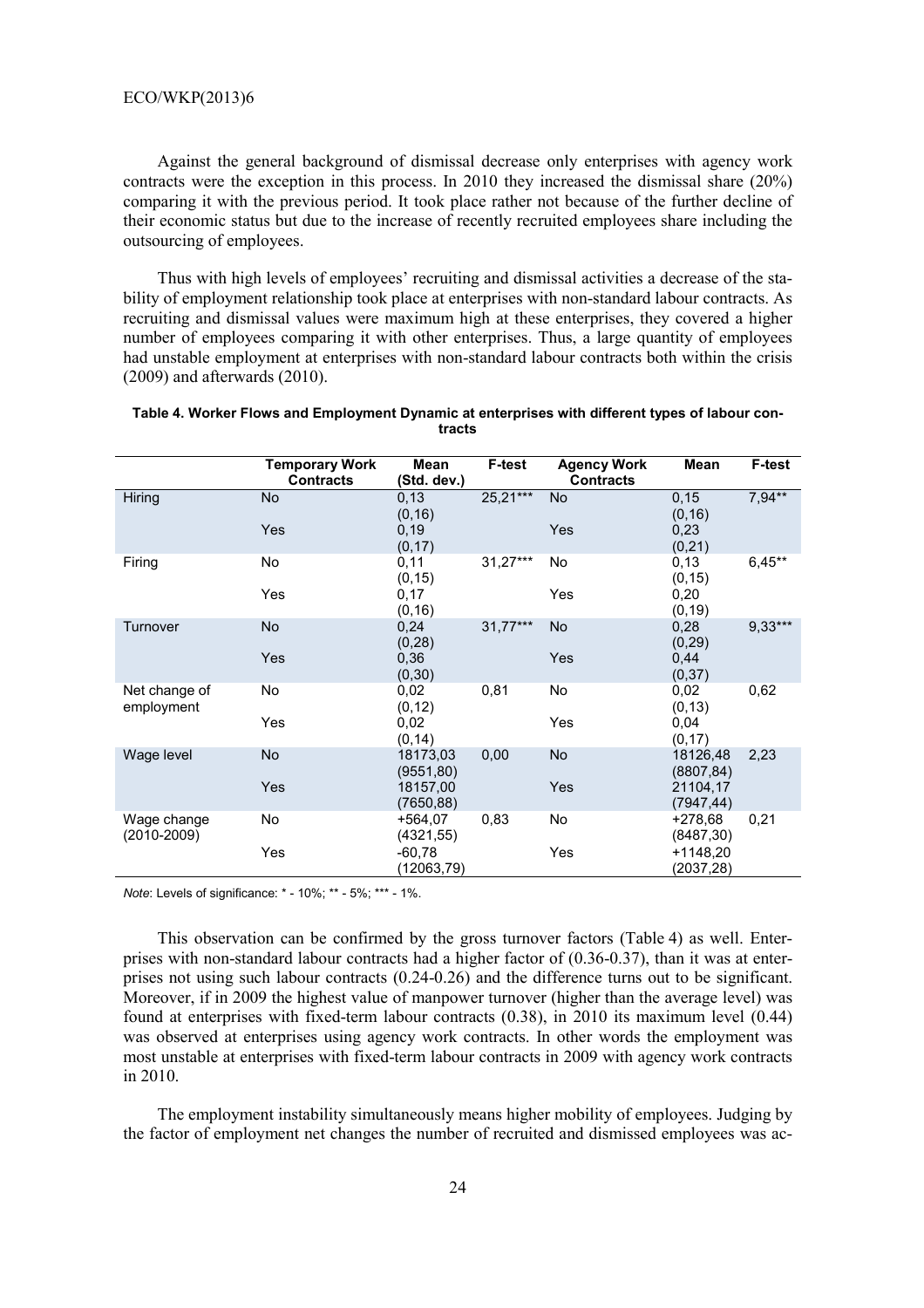tually equal at enterprises (Table 4). As a result, the difference between recruiting and dismissal values was insignificant and employment net changes at enterprises were small. On the one hand, it provides an evidence of the fact that within the period of 2009-10 the model of "idle speed" with a recruiting share being actually equal to a dismissal share continued to operate on the Russian labour market. Thus, no significant employment increase occurred.

In 2009 employment decreased at most Russian enterprises, *i.e.* the dismissal level, though insignificantly, exceeded the recruiting level. Only enterprises using agency-work contracts were an exception.

The employment increase began to show at all enterprises in 2010 when the economic situation improved. Moreover, the employment increase at enterprises with agency work labour contracts was twice as high in comparison with other enterprises.

Thus, non-standard labour contracts did not promote an employment increase at Russian enterprises but they kept the employment on a fixed level due to the increase of employment flexibility for some categories of employees. The increased flexibility on the labour market resulted in the suppression of unemployment growth, which in general can be considered as a positive contribution of non-standard labour contracts to economy.

## **Summary**

The number of enterprises using non-standard labour contracts and the number of employees involved into non-standard labour relationship increased on the Russian labour market in 2009-10. Non-standard labour contracts are concentrated in particular types of enterprises. Moreover, various forms of non-standard labour contracts are rather complements than substitutes. The probability of agency-work contracts increases in enterprises that use fixed-term labour contracts.

In general, agency-work contracts were used by a small number of enterprises but had a very high rate of growth. Fixed-term labour contracts were more popular than agency-work contracts though the share of enterprises and the number of employees with fixed-term labour contracts had a low rate of growth.

The staff composition at enterprises with non-standard labour contracts is different from enterprises not using this type of contracts. Enterprises used non-standard labour contracts to obtain flexibility. In this case, they formed "a buffer" with the staff composition differing depending on the type of labour contract used.

The "buffer" at enterprises with fixed-term labour contracts was formed mostly by male, low qualification employees and by pre-retirement and retirement age employees. The "buffer" at enterprises with agency-work contracts comprised mostly young women, who occupied low positions and possessed a low qualification level. Moreover, the age structure of female employees at enterprises with fixed-term labour contracts differs from enterprises with agency-work contracts. Enterprises with fixed-term labour contracts employed more women of retirement age and those with agency-work contracts recruited more young women under 30.

Manufacturing industries use both fixed term and agency work contracts. In addition, fixed term work is more widespread in construction and extractive industries, while agency work is more used in retail trade, transport and communications.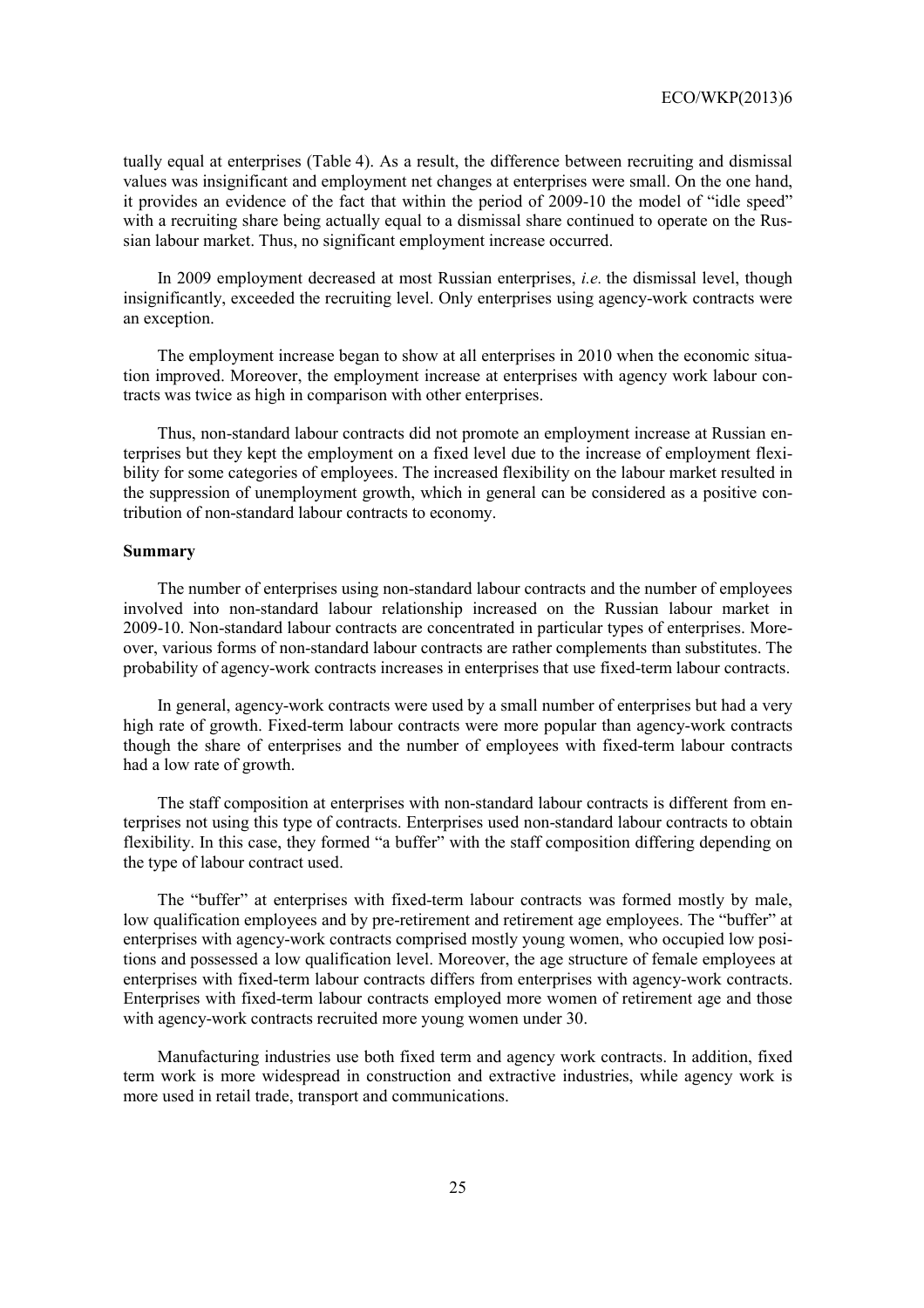Companies with non-standard labour contracts are more often medium sized to large, old and in public ownership. In companies with restructuring needs fixed term contracts are more likely. Companies using agency work are profitable and export to CIS markets. Fixed term employment is less likely in companies with a higher technological level, while agency work is more widespread in companies with more specialized skill requirements. Companies with a high share of female employees use less fixed term work, which could be related to the higher risk aversion of women, who therefore join companies with more stable employment. Another explanation could be segregation of workplaces into "male" and "female" ones.

The results of analysis showed that in 2009-10 the "Russian model" (when hiring and layoffs are equal) of "idle speed" continued to function on the Russian market. Moreover, it functioned regardless of contract relationship with employees at enterprises. Thus, new contract forms increase labour turnover, but not net job creation.

At the same time, non-standard labour contracts had a "supporting" effect on the employment of the core workforce. Enterprises with non-standard labour contracts recruited more employees though also dismissing more of them. As a result, enterprises with non-standard labour contracts differed from others by two features. First of all, they were in general characterized by the high level of employees' mobility, by the low level of employment relationship stability and also by a more unstable employment relationship. Secondly, the segmentation of their internal labour markets was larger in scale than at enterprises with only standard labour contracts. Thus, enterprises with non-standard labour contracts "supported" the general level of employment on a relatively permanent level by decreasing the employment stability for marginal employees. Agency and temporary work generate a secondary segment of working places.

The increase of segmentation and the expansion of an unstable employment segment in internal markets of enterprises with non-standard labour contracts provide evidence of two important processes going on in Russian labour market. On the one hand, the secondary segment growth justifies the fact that Russian enterprises use it as complementary facility to increase the flexibility which helps them to adjust to varying demand conditions. On the other hand, the increase of unstable employment segment at Russian enterprises using non-standard labour contracts demonstrates the transformation of standard labour contracts for an increasing number of employees. It indicates the necessity to improve the Russian labour legislation, which is still mostly oriented to standard labour relations considering working conditions of employees and the employment character of the given "unstable" segment.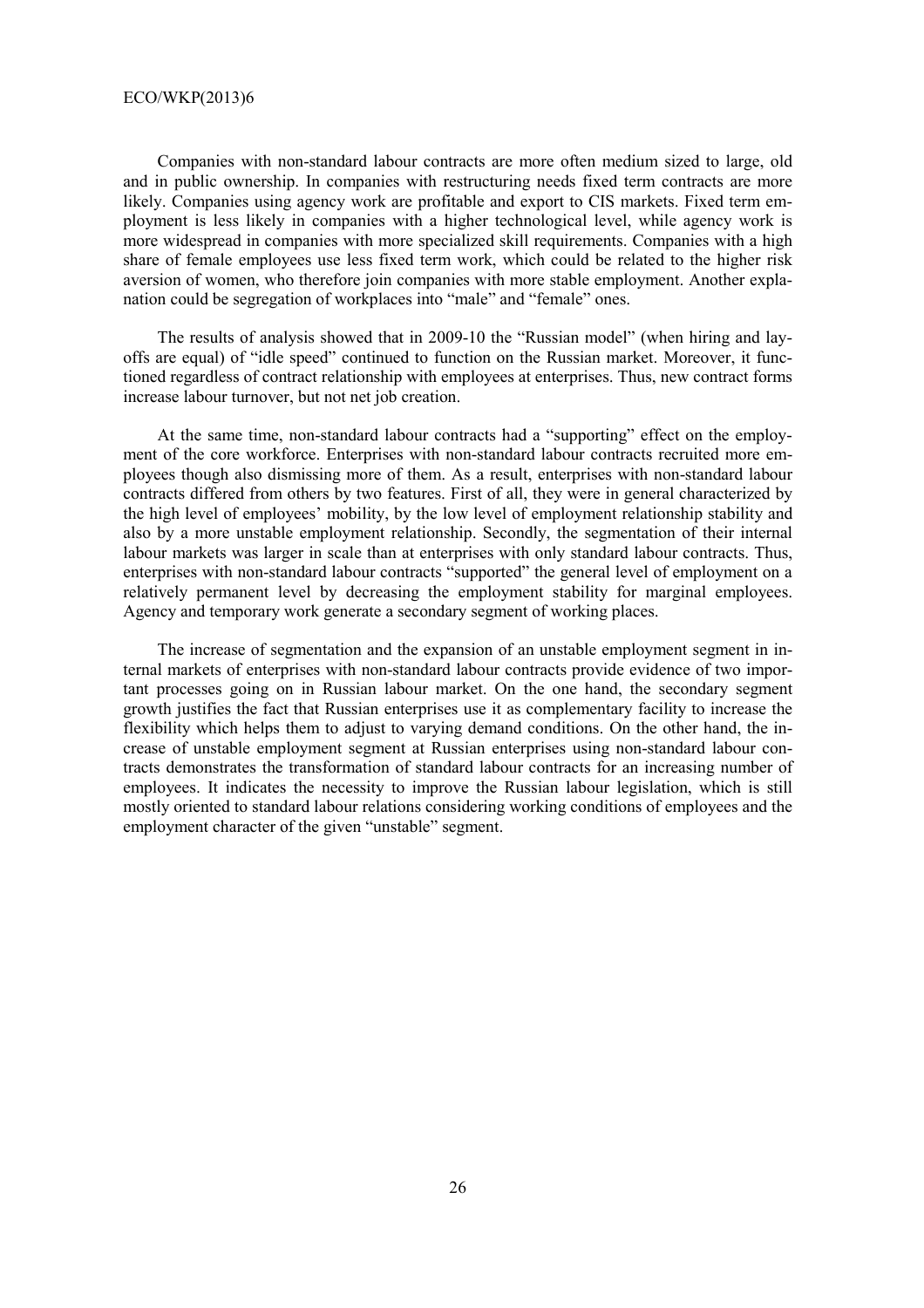# **ANNEX A1.**

# **DESCRIPTION OF VARIABLES**

| Agency work contracts                                                                              | 1/0 dummy: 1 if enterprises have agency work contracts                                                                            |
|----------------------------------------------------------------------------------------------------|-----------------------------------------------------------------------------------------------------------------------------------|
| Fixed-term contracts                                                                               | 1/0 dummy: 1 if enterprises have fixed-term contracts                                                                             |
| The proportion of women                                                                            | Share of women in total employment                                                                                                |
| Changes in organizational<br>structure (1=yes)                                                     | 1/0 dummy: 1=yes if changes in organizational structure                                                                           |
| The number of applied or-<br>ganizational technologies                                             | Number of measures for the development and modernisation of organisa-<br>tional and production processes                          |
| The size of the enterprise                                                                         | The size of the enterprise (<100 workers=1)                                                                                       |
| Innovation in 2009-2010                                                                            | 1/0 dummy: 1= if an innovation in 2009-2010 was implemented                                                                       |
| Investments volume                                                                                 | Investments volume (secondary investments = 1)                                                                                    |
| The design principle of the<br>structural subdivisions =<br>product (service)                      | 1/0 dummy: $1 =$ if the design principle of the of structural subdivisions is<br>product (service)                                |
| Technical and technological<br>level                                                               | Technical and technological level of plant and equipment compared with<br>other companies in the same sector: 1=very low; 5=high  |
| There are trade unions                                                                             | $1/0$ dummy: $1=$ if there are trade unions                                                                                       |
| The size of the town                                                                               | Volume of residents in the town ( $\geq$ 1000000 residents = 1)                                                                   |
| Sectors: Industry, Construc-<br>tion, Trade, Mining, Trans-<br>port and communications,<br>Finance | Sectors of the economy (industry $= 1$ for fixed-term contracts regression),<br>(mining = 1 for agency work contracts regression) |
| Outsourcing of marginal<br>activities in 2009                                                      | 1/0 dummy: $1 =$ if there is Outsourcing in 2009                                                                                  |
| Financial situation in 2010                                                                        | 1/0 dummy: $1 =$ if the financial situation in 2010 is good                                                                       |
| Financial situation in 2010<br>compared with 2009                                                  | 1/0 dummy: 1= if the the financial situation in 2010 improved compared with<br>2009                                               |
| <b>CIS Market</b>                                                                                  | 1/0 dummy: 1= if delivery of the products to CIS markets                                                                          |
| Age of enterprise                                                                                  | Age of enterprise, years                                                                                                          |
| Regions                                                                                            | Russian Regions (Moscow, St.Petersburg=1)                                                                                         |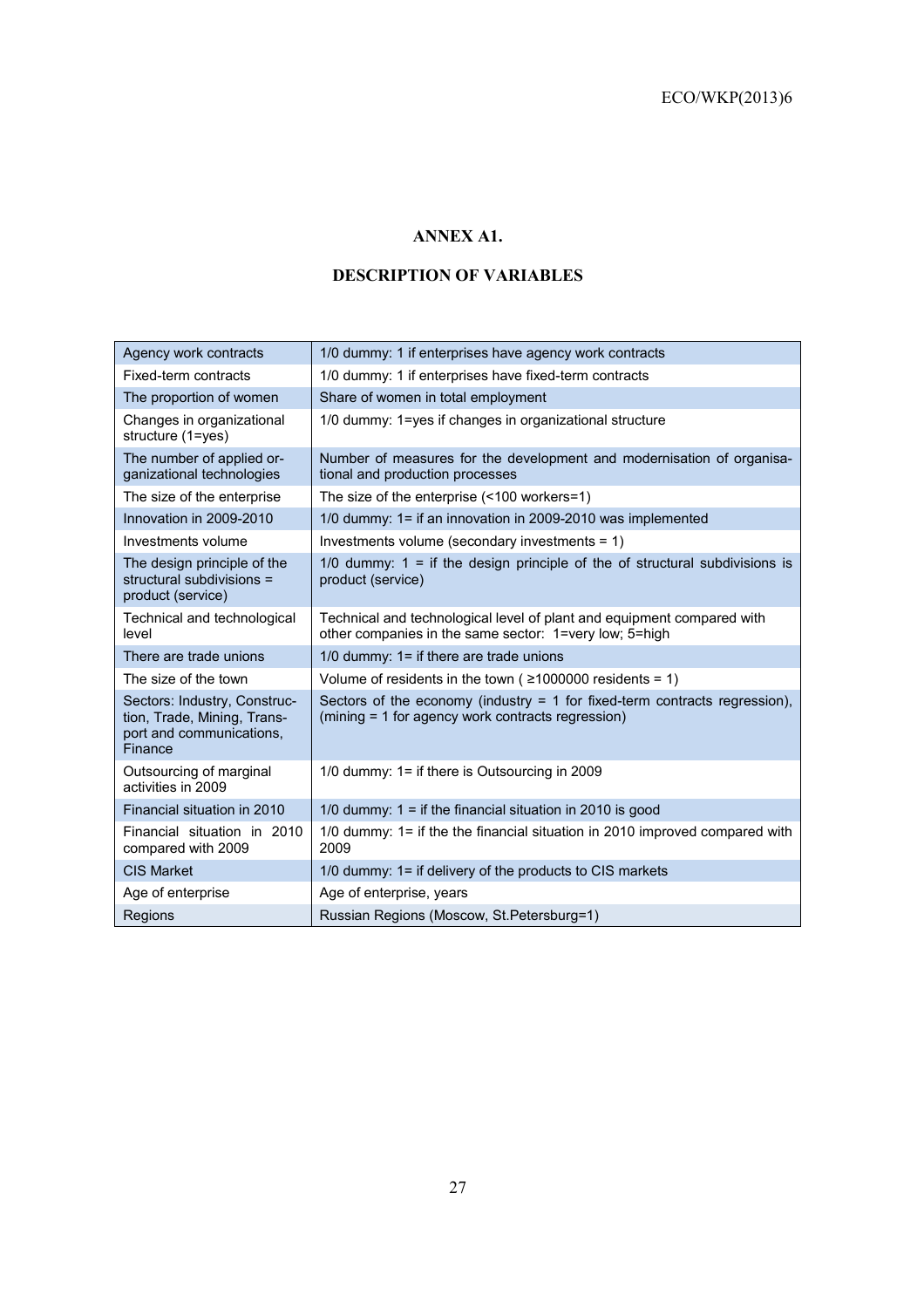#### **BIBLIOGRAPHY**

- Abraham, K. G. (1998), "Flexible staffing arrangements and employers short-term adjustment strategies", in Hart, R.A. (Hg.), *Employment, unemployment and labor utilization*, London, p. 288-311.
- Abraham, K. G. and Taylor, S. K. (1996), Firms' Use of Outside Contractors: Theory and Evidence, *Journal of Labor Economics*, No. 14 (3), pp. 394-424.
- Atkinson, J. (1987), "Flexibility or fragmentation? The United Kingdom labor market in the eighties", *Labor and Society*, 12 Jg., H. 1, pp. 87-105.
- Autor, D. and Houseman, S. (2010), "Do Temporary Help Jobs Improve Labor Market Outcomes for Low-Skilled Workers? Evidence from "Work First"", *American Economic Journal: Applied Economics* 2, 96-128.
- Barmby, T. and Stеphan, G. (2000), "Worker absenteeism: Why firm size matter", *The Manchester School*, 68 Jg., H. 5, pp. 568-577.
- Bartelsman, E. J. and Hinloopen, J. (2005), "Unleashing animal spirits: ICT and economic growth", in L. Soete and B. ter Weel (eds.), *The Economics of the Digital Economy*, Edward Elgar Publising.
- Bellmann, L. (2012), Statistische Daten zu befristeter Beschäftigung Arbeitsmarktwirkungen. Vortrag beim Expertenworkshop zum Thema "Befristungsrecht" des DGB und der Friedrich-Ebert Stiftung, Berlin, 26. January 2012, *www.hugo-sinzheimerinsttut.de/fileadmin/user\_data\_hsi/ab\_2011/Texte/Statistische\_Daten\_zu\_befristeter\_Besch aeftigung-Bellmann\_260112\_1\_.pdf.*
- Bellmann, L. and Alda, H. (2004), "Betriebliche Personal- und Beschäftigungspolitik zwischen Flexibilität und Stabilität", in *WSI Mitteilungen*, H.5, s. 255-261.
- Boeri, T. (2011), "Institutional Reforms and Dualism in European Labor Markets", in O. Ashenfelter and D. Card (eds.), *Handbook of Labor Economics*, pp. 1173-1236.
- Boockmann, B. and Hagen, T. (2003), "Works councils and fixed-term employment: Evidence from West German establishments", in *Schmollers Jahrbuch*, 123, s. 359-381.
- Boockmann, B. and Hagen, T. (2006), *Befristete Beschäftigungsverhältnisse Brücken in den Arbeitsmarkt oder Instrumente der Segmentierung?*, Baden-Baden.
- Booth, A.L., Francesconi, M. and Frank, J. (2002), "Labour as a buffer: Do temporary workers suffer?", *IZA Discussion Papers*, No. 673.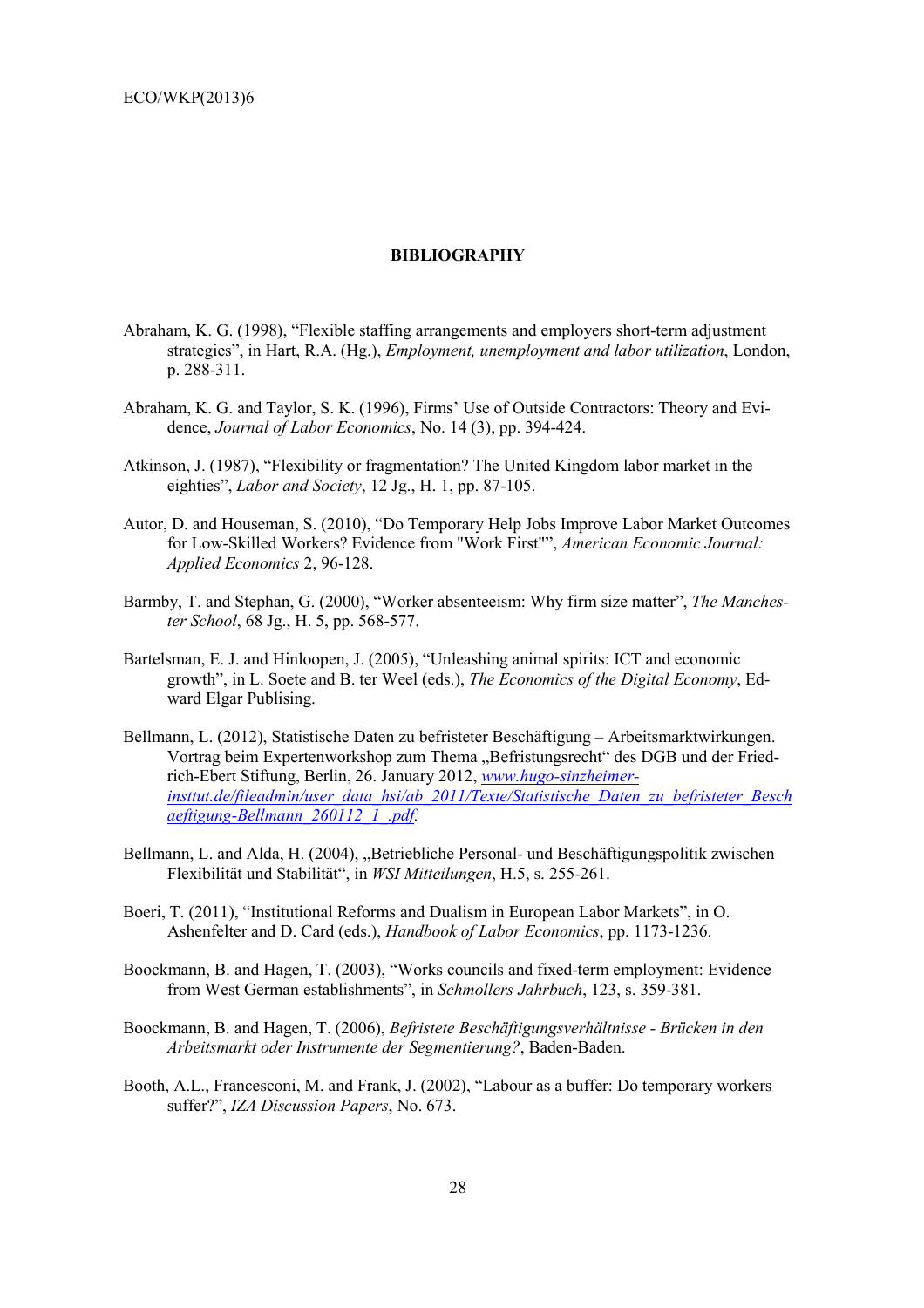- Booth, A.L., Francesconi, M., Frank, J. (2002). Labor as a buffer: do temporary workers suffer? IZA Discussion Paper, N 673.
- Brehmer, W. and Seifert H. (2009). Sind atypische Beschäftigungsverhältnisse prekär? Eine empirische Analyse sozialer Risiken, Zeitschrift für Arbeitsmarktforschung 4, s. 501 - 531.
- Brinkmann, U., Dörre, K and Röbenack, S. (2006). Prekäre Arbeit. Ursachen, Ausmaß, soziale Folgen und subjektive Verarbeitungsformen unsicherer Beschäftigungsverhältnisse, Friedrich-Ebert-Stiftung (Hg.), Bonn.
- Brodsky, M.M. (1994). Labor market flexibility: a changing international perspective. In: Monthly Labor Review, 117. Jg. H. 11, s. 53-60.
- Capelli, P. and Neumark, D. (2001). External job churning and internal job flexibility. In: NBER Working Paper, No. 8111.
- Cappellari, L., C. Dell. Aringa and Leonardi, M. (2011). Temporary Employment, Job Flows and Productivity: a Tale of Two Reforms., CESifo working paper No. 3520.
- Cappelli, P. and Neumark, D. (2004), External churning and internal flexibility: evidence on the functional flexibility and core-periphery hypotheses, Industrial Relations*,* 43(1), 148-182.
- Casouel, E. and Cunyat, A. (2011). Temporary Contracts, Employment Protection and Skill: an Application to Spain. The Manchester School, 79, p. 1237–1261.
- Destatis, Statistisches Bundesamt (2008). Atypische Beschäftigung auf dem deutschen Arbeitsmarkt, Wiesbaden.
- Dolado, J. J., Ortigueira, S. and Stucchi, R. (2012). Does Dual Employment Protection Affect TFP?: Evidence from Spanish Manufacturing Firms., CEPR Discussion Paper, No. 8763.
- Dull, H. and Ellguth, P. (1999). Atypische Beschäftigung: Arbeit ohne betriebliche Interessenvertretung? Empirische Analysen mit dem IAB-Betriebspanel zum Einfluss von Betriebsräten auf befristete und geringfügige Beschäftigung. In: WSI Mitteilungen, 52. Jg., H. 3, s. 165- 176.
- Earle, J.S., Sabirianova Peter, K. (2004). Contract Violations, Neighborhood Effects, and Wage Arrears in Russia. IZA Discussion Paper, No 1198; William Davidson Institute Working Paper, No 708.
- Gensicke, M., Herzog-Stein, A., Seifert, H. and Tschersich, N. (2010). Einmal atypisch, immer atypisch beschäftigt? Mobilitätsprozesse atypischer und normaler Arbeitsverhältnisse im Vergleich, WSI-Mitteilungen 163, s. 179-187.
- Gimpelson, V.E. and R.I. Kapelushnikov (eds.) (2006). Non-standard employment in the Russian economy, The Publishing House of NRU HSE, Moscow.
- Gönenç, R. *et al.* (2012), "Structural Reforms to Boost Turkey's Long-Term Growth", OECD Economics Department Working Papers, No. 987, OECD Publishing.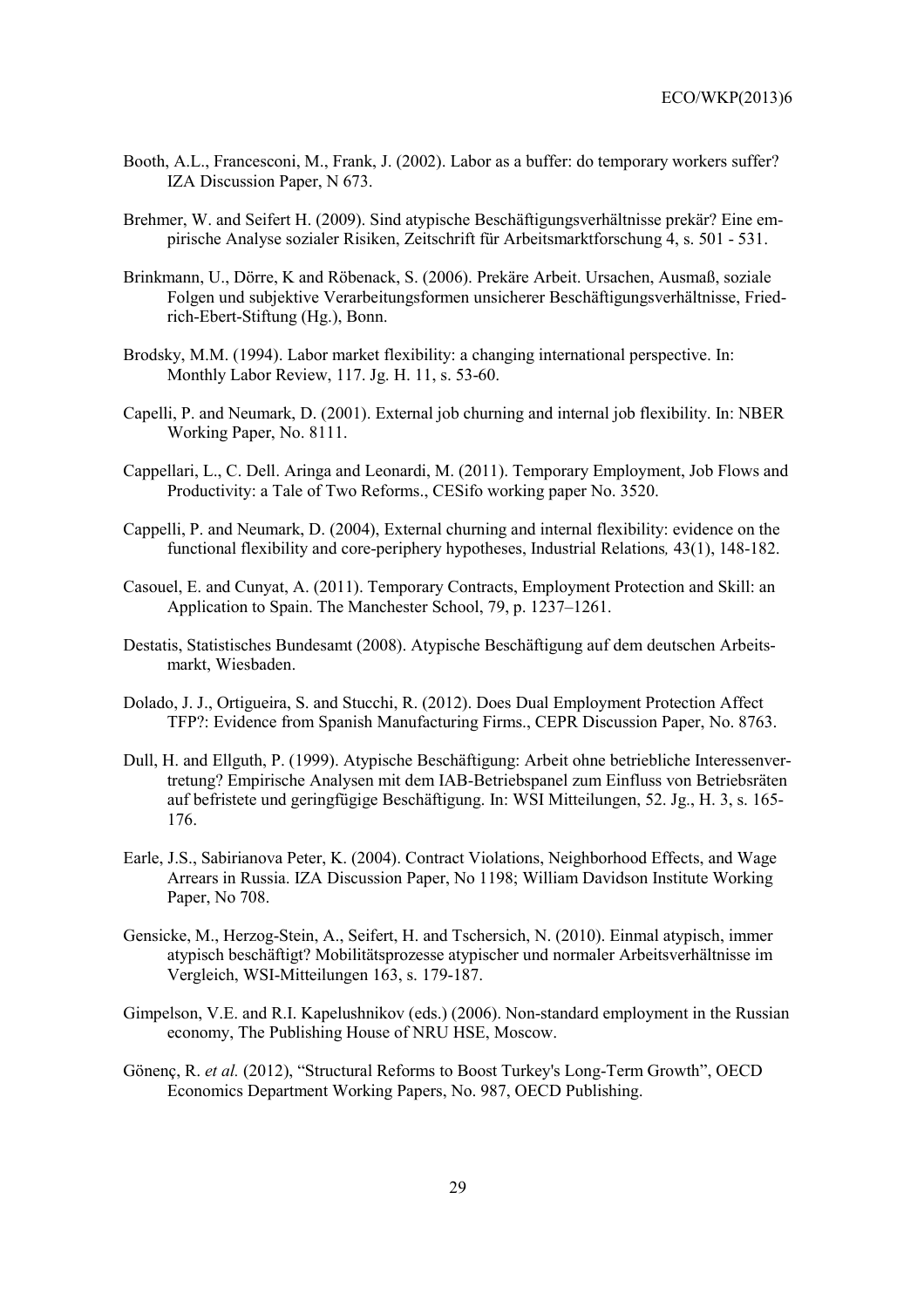- Gundert, S. and Hohendanner, C. (2011). Leiharbeit und befristete Beschäftigung: Soziale Teilhabe ist eine Frage von stabilen Jobs, IAB-Kurzbericht, 4/2011, Nürnberg, Institut für *A*rbeitsmarkt-und Berufsforschung*.*
- Hagen, T. and Boockmann, B. (2002). Determinanten der Nachfrage nach befristeten Verträgen, Leiharbeit und freier Mitarbeit, Empirische Analysen auf Basis des IAB-Betriebspanels. In: L. Bellmann & A. Kölling (Hrsg.), Betrieblicher Wandel und Fachkräftebedarf, (Beiträge zur Arbeitsmarkt- und Berufsforschung, 257), Nürnberg, S. 199-235.
- Heckman, J.J. (1979). Sample selection bias as a specification error. Econometrica, 47. Jg., H 1, pp. 153-161.
- Hohendanner, C. (2010). Befristete Arbeitsverträge Zwischen Auf-und Abschwung. Unsichere Zeiten, Unsichere Verträge? IAB-Kurzbericht 14/2010, Nürnberg, Institut für Arbeitsmarkt-und Berufsforschung, online available at *http://doku.iab.de/kurzber/2010/kb1410.pdf.*
- Hüfner, F. (2012), , OECD, Paris
- Hüfner, F., Klein C. and Wörgötter, A. (2012). The German labour market in the great recession lessons for other countries, in Colombano – Shaw (2012), Re-Developing America, University of Pennsylvania Press, forthcoming.
- Ichino, A. and Muehlheusser, G. (2004). How often should you open the door? Optimal monitoring to screen heterogeneous agents, IZA Discussions Paper, N. 385.
- Ichino, A. and Riphahn, R. T. (2005). .The Effect of Employment Protection on Worker Effort: A Comparison of Absenteeism During and After Probation, Journal of the European Economic Association, 3(1), p. 120-143.
- Ichino, A., Mealli, F., Nannicini, T. (2008). From Temporary Help Jobs to Permanent Employment: What Can We Learn from Matching Estimators and their Sensitivity?, Journal of Applied Econometrics, 23(3), p.305-327.
- Jahn, E. (2010). Reassessing the wage penalty for temporary agency workers in Germany. Journal of Economics and Statistics 2, pp. 208-233.
- Jahn, E. and Bentzen, J. (2010). What Drives the Demand for Temporary Agency Workers? IZA DP No. 5333.
- Jahn, E., Riphahn, R. T., Schnabel, C. (2012). Flexible Forms of Employment: Boon and Bane, April 2012, LASER Discussion Papers, Paper No. 62.
- Kalleberg, A.L. (2001), Organizing flexibility: the flexible firm in a new century, British Journal of Industrial Relations*,* 39(4), 479-504.
- Kalleberg, Arne L. (2009). Presidential Address: Precarious work, insecure workers: Employment relations in transition, American Sociological Review 74, p. 1 - 22.
- Karabchuk T. (2012). Temporary employment in Russia: why mostly men? The European Journal of Comparative Economics Vol. 9, n. 2, p. 279-303.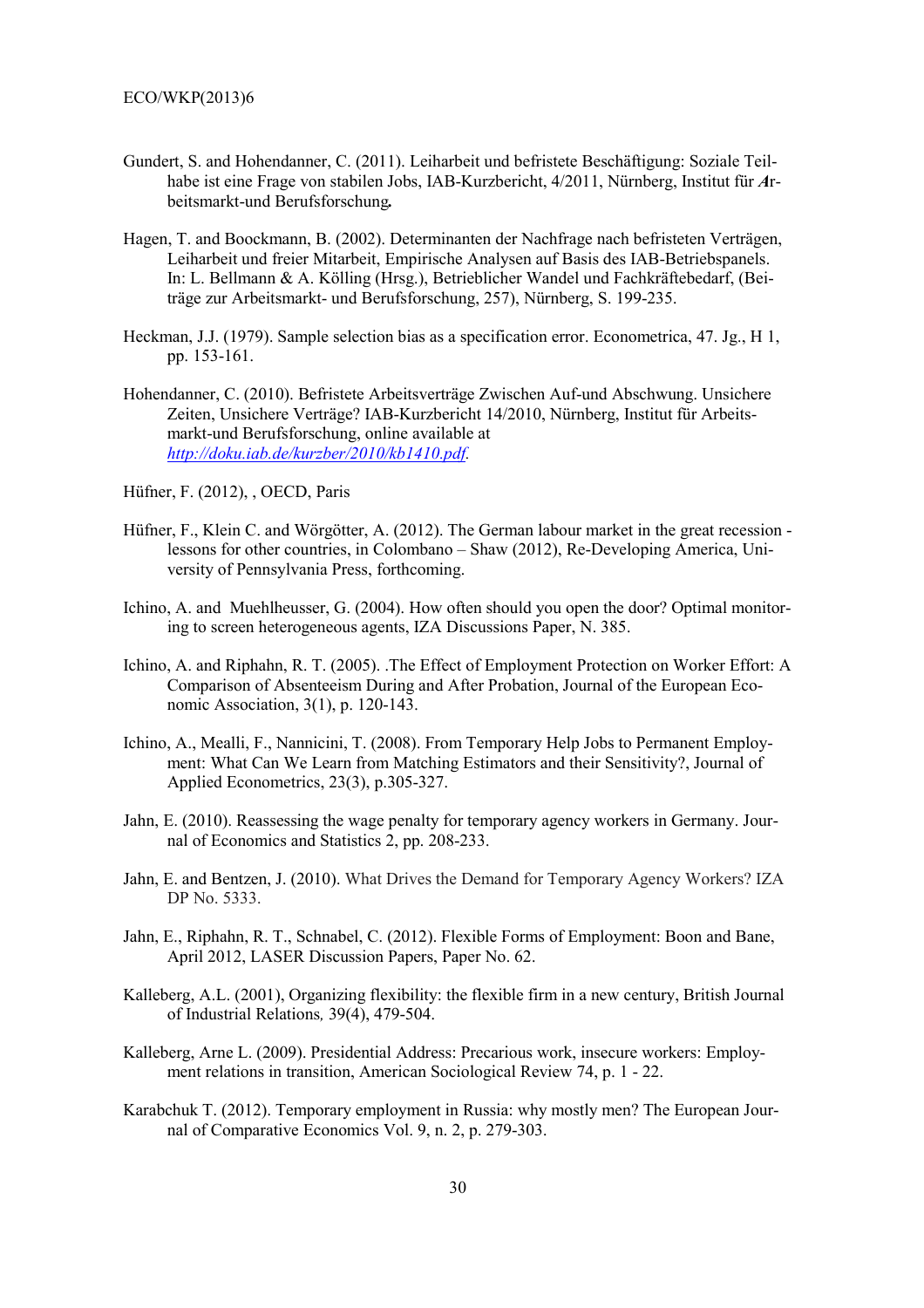- Karabchuk, T. (2012). Part-time and temporary workers in Russia: winners or losers? In: Journal for Labour Market Research, Vol. 45, No. 1, p. 23-39.
- Keller, B. and Seifert, H. (2007). Atypische Beschäftigungsverhältnisse. Flexibilität, soziale Sicherheit und Prekarität, in: Keller, B./Seifert, H. (Hrsg.): Atypische Beschäftigung – Flexibilisierung und soziale Risiken, Berlin, p. 11-26.
- Kohaut, S., Lehmer, F., Crimmann, A., Ziegler, K. Ellguth, P., (2009). Forschungsbericht zum Thema "Arbeitnehmerüberlassung", IAB, Nürnberg.
- Kvasnicka, M. (2008). Does Temporary Work Help Provide a Stepping Stone to Regular Employment? NBER Discussion Paper 13843. Cambridge.
- Lancker, Wim Van (2012). The European world of temporary employment. In: European Societies, Vol. 14, No. 1, p. 83-111.
- Lazear, E. (1990). Job Security Provisions and Unemployment, Quarterly Journal of Economics, 55, pp. 699-726.
- Malzeva I.O., Roschin S.Y. (2006). Gender segregation and labor mobility in the Russian labor market. HSE, Moscow.
- Milner, J.M. and Pinker, E.J. (2001). Contingent labor Contracting under demand and supply uncertainty. In: Management Science, 47. Jg. H. 8, p 1046-1062.
- Mückenberger, U. (1985). Die Krise des Normalarbeitsverhältnisses hat das Arbeitsrecht noch Zukunft? Zeitschrift für Sozialreform, 31. p. 415-434; p. 457-475.
- Mückenberger, U. (2007). Folgerungen aus der Krise des Normalarbeitsverhältnisses, in: Lorenz, Frank; Schneider, Günter (Hg.): Ende der Normalarbeit? Mehr Solidarität statt weniger Sicherheit – Zukunft betrieblicher Interessenvertretung, Hamburg, p. 80 - 109.
- Mückenberger, U. (2010). Krise des Normalarbeitsverhältnisses ein Umbauprogramm, Zeitschrift für Sozialreform 56, p. 403 - 420.
- Neubäumer, R. and Tretter, D. (2008). Mehr atypische Beschäftigung aus theoretischer Sicht, Industrielle Beziehungen, 15, S. 256-278.
- Nielen, S. and Schiersch, A. (2012). Productivity in German manufacturing firms: Does fixedterm employment matter?," Schumpeter Discussion Papers sdp12004, Universitätsbibliothek Wuppertal, University Library.
- OECD (2004), OECD Employment Outlook, OECD Publishing.
- OECD (2009), OECD Economic Surveys. Russian Federation, OECD Publishing.
- OECD (2011), OECD Reviews of Labour Market and Social Policies: Russian Federation 2011, OECD Publishing.
- Pfarr, H. et. al. (2004). REGAM-Studie: Atypische Beschäftigung den Betrieben eingesetzt zur Umgehung des Kündigungsschutzes? Betriebs-Berater, 59. Jg. H. 11, s. 602-608.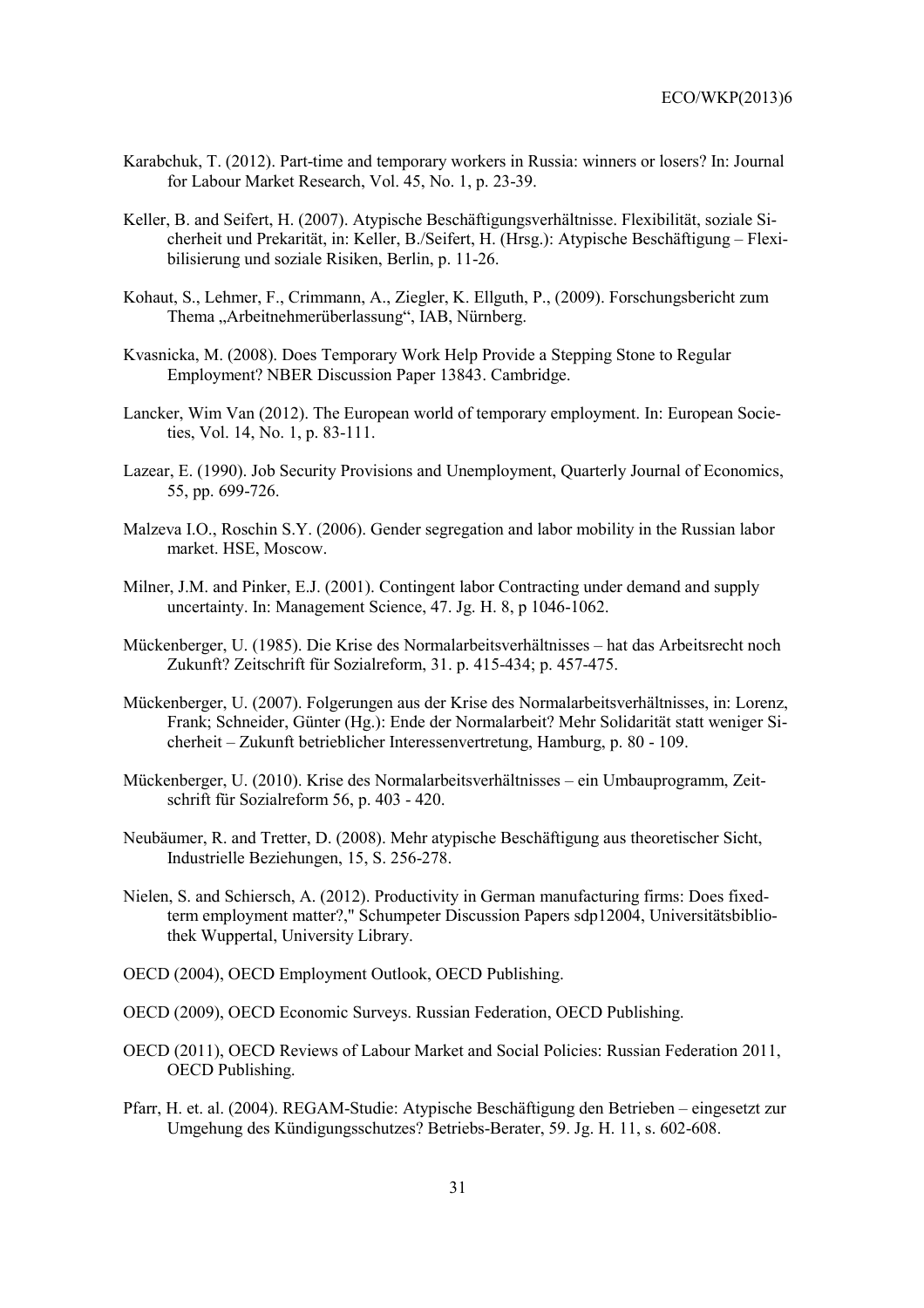- Pfeifer, C. (2005). Flexibility, Dual Labour Markets, and Temporary Employment Empirical Evidence from German Establishment Data, Management Revue, 16, p. 404-22.
- Portugal, P. and Varejão, J. (2009). Why Do Firms Use Fixed-Term Contracts? IZA DP No. 4380.
- Riphahn R. and A. Engellandt, (2005). Temporary Contracts and Employee Effort, Labour Economics, 12(3), p. 281-299.
- Rosstat of RF (2011). Rating of economic activities on an average monthly gross wages without payment of a social nature, Rosstat, July.
- Saint-Paul, G. (1991). Dynamic labor demand with dual labor markets. Economics Letters, 36 Jg., pp. 219-222.
- Saint-Paul, G. (1996). Dual Labor markets: a macroeconomic perspective. London.
- Smirnych, L.I. and Wörgötter, A. (2000), Einkommen, Geschlecht und Arbeitsplatzwechsel in Russland 1998. Earnings, Gender, and Mobility in the RF 1995-1998, Transition Economics Series 15, Institute for Advanced Studies.
- Smirnykh, L.I. (2010). Non-standard employment contracts: the experience of enterprises, Paper HSE WP15/2010/3, NRU HSE, Moscow.
- Stephan, G. (1991). Fehlzeiten: Eine theoretische und empirische Untersuchung mit Individualdaten. Mitteilungen der Arbeitsmarkt- und Berufsforschung, 24 Jg., H. 3, s. 583-594.
- Stephan, G. (1994). Fehlzeiten im Unternehmensvergleich: Wirkt sich die Entlohnung aus? Ifo-Studien, 40. Jg., s. 43-61.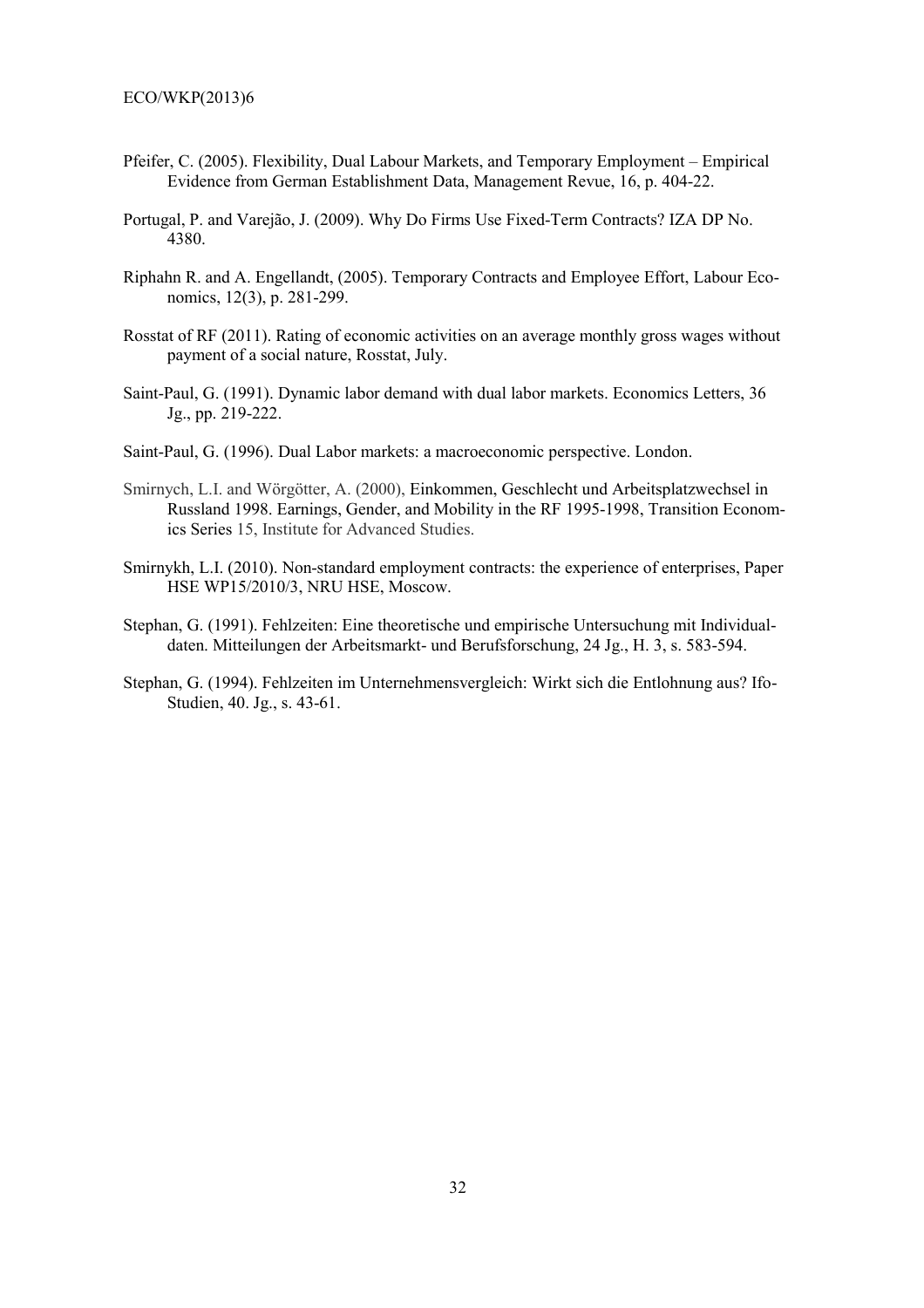# **WORKING PAPERS**

*The full series of Economics Department Working Papers can be consulted at www.oecd.org/eco/workingpapers/* 

- 1013. *The Equity implications of fiscal consolidation*  (January 2013) by Lukasz Rawdanowicz, Eckhard Wurzel and Ane Kathrine Christensen
- 1012. *The Dutch labour market: preparing for the future*  (January 2013) by Mathijs Gerritsen and Jens Høj
- 1011. *Reforming policies for the business sector to harvest the benefits of globalisation in the Netherlands*  (January 2013) by Mathijs Gerritsen and Jens Høj
- 1010. *Health care reform and long-term care in the Netherlands*  (January 2013) by Erik Schut, Stéphane Sorbe and Jens Høj
- 1009. *Enhancing the inclusiveness of the labour market in Belgium*  (January 2013) by Jens Høj
- 1008. *Reducing poverty in Estonia through activation and better targeting* (December 2012) by Sarah Flèche and Artur Radziwill
- 1007. *Matching skills and jobs in Estonia* (December 2012) by Lilas Demmou
- 1006. *Debt and macroeconomic stability: An overview of the literature and some empirics*  (December 2012) by Douglas Sutherland and Peter Hoeller
- 1005. *Debt and macroeconomic stability: Debt and the business cycle*  (December 2012) by Volker Ziemann
- 1004. *Debt and macroeconomic stability: Case studies* (December 2012) by Rossana Merola
- 1003. *Debt and macroeconomic stability*  (December 2012) by Douglas Sutherland, Peter Hoeller, Rossana Merola and Volker Ziemann
- 1002. *Reducing greenhouse gas emissions in a cost effective way in Switzerland.*  (December 2012) by Anita Wölfl and Patrizio Sicari
- 1001. *Strengthening innovation in the United States* (November 2012) by David Carey, Christopher Hill and Brian Kahin